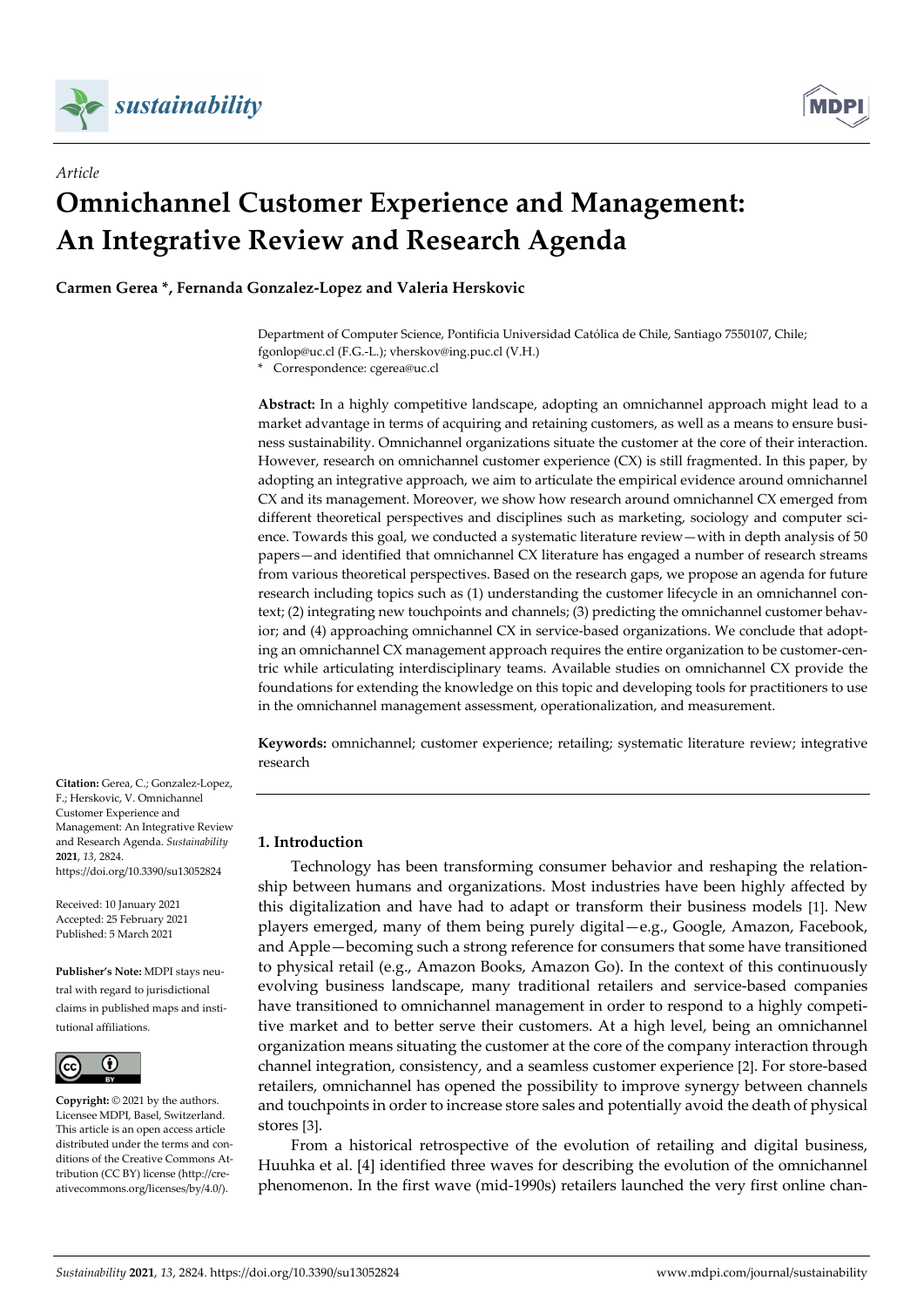nels that were characterized by being technology‐driven, managed in silos, and not inte‐ grated with traditional channels. During the second wave (around 2005 to 2014) the need for multichannel integration emerged. Retailers started to focus their strategies on consumer needs and understand that customers had to shop in the channel of their choice. Finally, the third wave (around 2015 up until today) sees the rise of omnichannel retailing as a response to a change in people's shopping behavior. At this stage, the integration between different channels is higher and each channel becomes a communication touchpoint between the consumer and the brand. In 2020, the Coronavirus Pandemic (COVID‐ 19) [5] has pushed big retailers to embrace omnichannel strategies, while e-commerce platforms like Shopify enabled smaller local retailers to go online for the first time [6].

Under these circumstances, over the last decade, omnichannel has been stretching the industry at different levels, revealing multiple issues for business leaders: from the management of logistics [7], to understanding customer intention to use a given channel or adopt a new technology [8], to addressing the challenges of channel integration [9], or exploring customer behavior while combining multiple channels during the purchase journey [10]. In line with these challenges, omnichannel has captured the attention of numerous researchers, and special issues dedicated to omnichannel have been published (e.g., [2,11]). Literature reviews on the subject call for research on a wide diversity of themes as customer relationship management dynamics in an omnichannel retailing en‐ vironment [12].

The present work focuses on a key aspect of omnichannel management: the omnichannel customer experience. Customer experience (CX) as a holistic concept has been challenged from different perspectives and current literature does not agree on a defini‐ tion [13,14]. In our work, we use the definition proposed by Lemon and Verhoef [15] that see CX as a "multidimensional construct focusing on a customer's cognitive, emotional, behavioral, sensorial, and social responses to a firm's offerings during the customer's en‐ tire purchase journey". Since omnichannel organizations are expected to provide a seamless brand experience, the resulting CX is of paramount relevance. New interaction possibilities by adding channels, touchpoints and new technologies certainly complexify the CX. Moreover, recent research has addressed the concept of sustainable customer experi‐ ence as a process. Even if current literature does not agree on who is responsible for sustainable development assumptions—producers or customers—customers seem to be at the center of this process [16]. In line with this, an omnichannel approach to CX will contribute to achieve a sustainable and competitive channel operation [17].

The wide breadth of channels, touchpoints and technologies involved on omnichan‐ nel organizations, combined with the growing interest on the impact of these new inter‐ actions on human behavior, has led to a fragmentation of research obscuring a holistic perspective of the CX aspects of omnichannel literature. This fragmentation is to be ex‐ pected when the topic is new and researchers must approach it from an exploratory per‐ spective. Nevertheless, as more research is published and the topic itself gains maturity, there is a greater need to consolidate existing knowledge. We believe that knowledge from the CX perspective is of high importance for better understanding and improving the im‐ plementation of the third‐wave omnichannel phenomenon. The present work aims to in‐ tegrate an important diversity of research streams on omnichannel CX and its management via a systematic literature review following Kitchenham and Brereton [18].

This research aims to accomplish three main goals. First, our study aims at summa rizing and synthesizing research regarding omnichannel CX and its management. Build‐ ing on existing studies and knowledge in order to create new knowledge is fundamental in all academic research [19]. Despite several literature reviews being published on topics related to omnichannel, this is the first one that addresses the topic of omnichannel CX. Second, our work has the goal of understanding how the omnichannel CX body of knowledge emerged: i.e., which disciplines contributions came from, which authors contributed to the research field, in what countries they did the research, and which methods they used to understand this challenging topic. Third, we aim to propose a research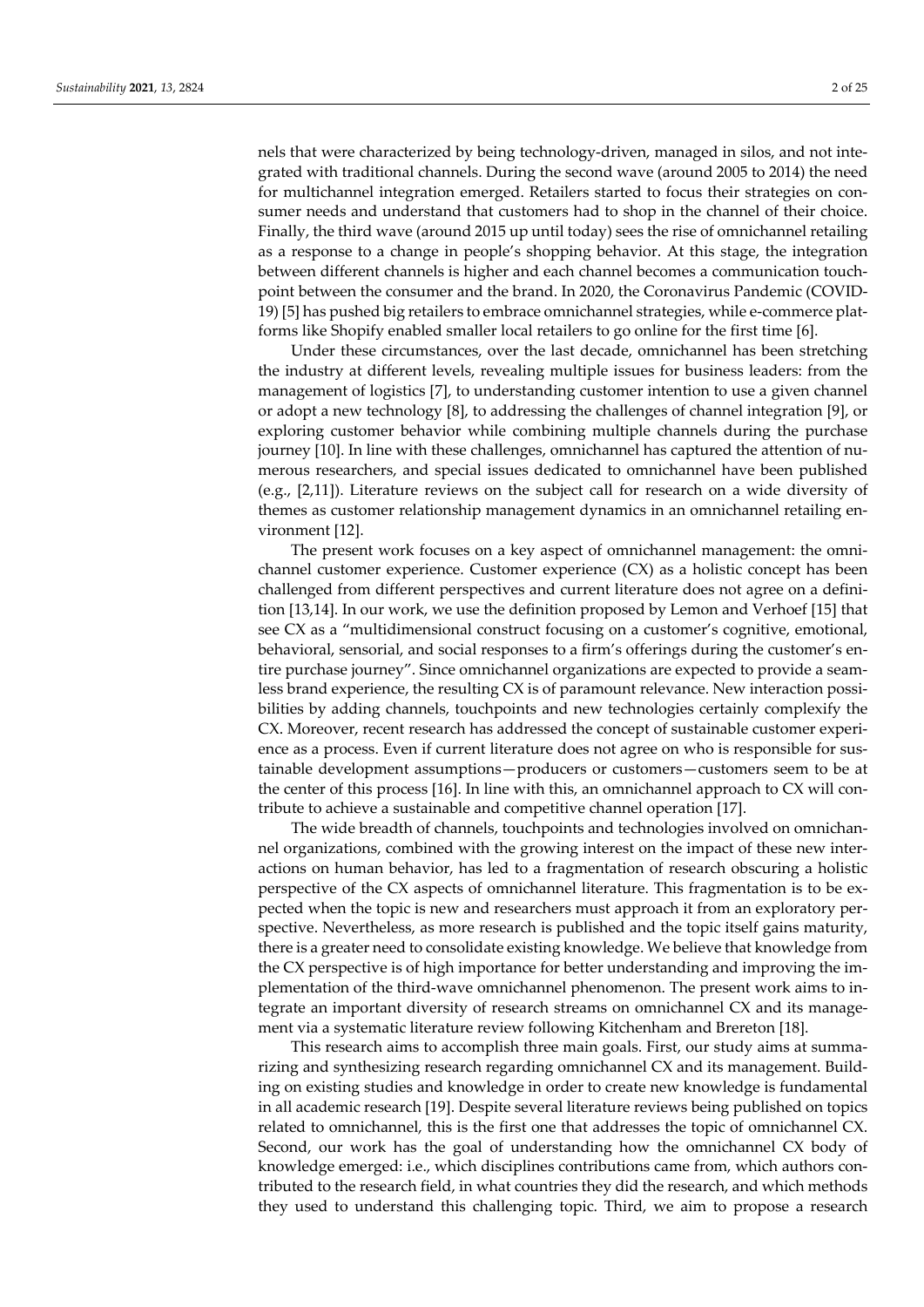agenda and provide directions based on the gaps we identified. This step is key for direct future research in this field. Altogether, the present work provides a contribution to the research community by (1) integrating current knowledge on omnichannel CX, (2) identifying major research streams, and (3) identifying research gaps that could be addressed in the future by the scientific and practitioner communities.

## **2. Research Approach**

Systematic literature review (SLR) studies are an established research method de‐ signed to provide an overview of a research area by gathering, classifying and synthesiz‐ ing the literature on a specific topic [18]. SLR studies have been conducted in several areas of knowledge, e.g., management [20], marketing [13], information systems [21], and com‐ puter science [18]. A key purpose of a SLR is to explicitly and transparently cover a wide body of knowledge in order to identify what we know and what we do not know about a question or a specific topic [20].

The SLR reported in this paper was undertaken based on guidelines provided by Kitchenham and Brereton [18]. First, we did a scan of literature reviews on the omnichannel topic looking into the analyzed topics and the used methodology. As Snyder [19] rec‐ ommends, this initial step is fundamental in order to assess that a new SLR is making a contribution to the field. We identified several literature reviews on omnichannel‐related topics that we briefly summarize in Table 1, yet none of them addressed the CX aspect of the omnichannel phenomenon. For instance, Hossain et al. [22] identified the dimensions of multichannel integration quality; Hübner et al. [7] covered distribution systems in om‐ nichannel retailing, while Picek et al. [23] addressed omnichannel contact centers. Ana‐ lyzing the methodological perspective of these works, we identify that some of them are more similar to what Paré et al. [21] call a "structured narrative review" (meaning they review what has ben written on a specific topic without being systematic—without explaining in details how the review process has been conducted): [7,23,24]. More recently, Cai et al. [25] have used Citation Network Analysis (CNA) to present a state‐of‐the‐art development of omnichannel management.

| Authors                     | Scope                                                                              |              | <b>TimeframeAnalysis Methodology</b>            |
|-----------------------------|------------------------------------------------------------------------------------|--------------|-------------------------------------------------|
| Akter et al., 2019 [26]     | Dimensions of omnichannel service quality                                          |              | 2006–2016 Thematic analysis                     |
| Cai et al., 2020 [25]       | State-of-the-art development of omnichannel management                             |              | 2005–2019 Citation Network Analysis             |
| Hossain et al., 2019 [22]   | Dimensions of multichannel integration quality                                     |              | 2003-2018 Thematic analysis                     |
| Hübner et al., 2016 [7]     | Distribution systems in omnichannel retailing                                      | ND.          | Qualitative content analysis                    |
| Lehrer and Jung, 2016 [27]  | Omnichannel management                                                             | 2002-2015 ND |                                                 |
| João and Pastore, 2019 [28] | Map the academic activity on omnichannel                                           | 2011-2019    | Quantitative content analy-<br>S <sub>1</sub> S |
| Picek et al., 2018 [23]     | Omnichannel contact center                                                         | ND.          | ND                                              |
| Popa et al., 2019 [24]      | Omnichannel retailing<br>differences and preferences among<br>consumer generations | 2011-ND ND   |                                                 |
| This paper                  | Omnichannel customer experience dimensions and the related management<br>factors   |              | 2008-2020 Thematic analysis                     |

**Table 1.** Systematic reviews on omnichannel management.

Note: ND = not determined.

Our approach to conduct this review differs from the previously described works in both focus topic and methodological perspective. In terms of topic, we focused on the CX aspects of omnichannel management. In terms of methodological differences we can highlight three aspects. First, we opted for a systematic approach which is fundamental as we aimed to conduct mapping and scoping research. Second, our work adopted a content‐ oriented perspective in contrast to other perspectives such as CNA, for instance. Third, we position our work as an integrative approach since we are aiming to bring an overview of a body of knowledge, combining perspectives and insights [19] from different theoret‐ ical lenses.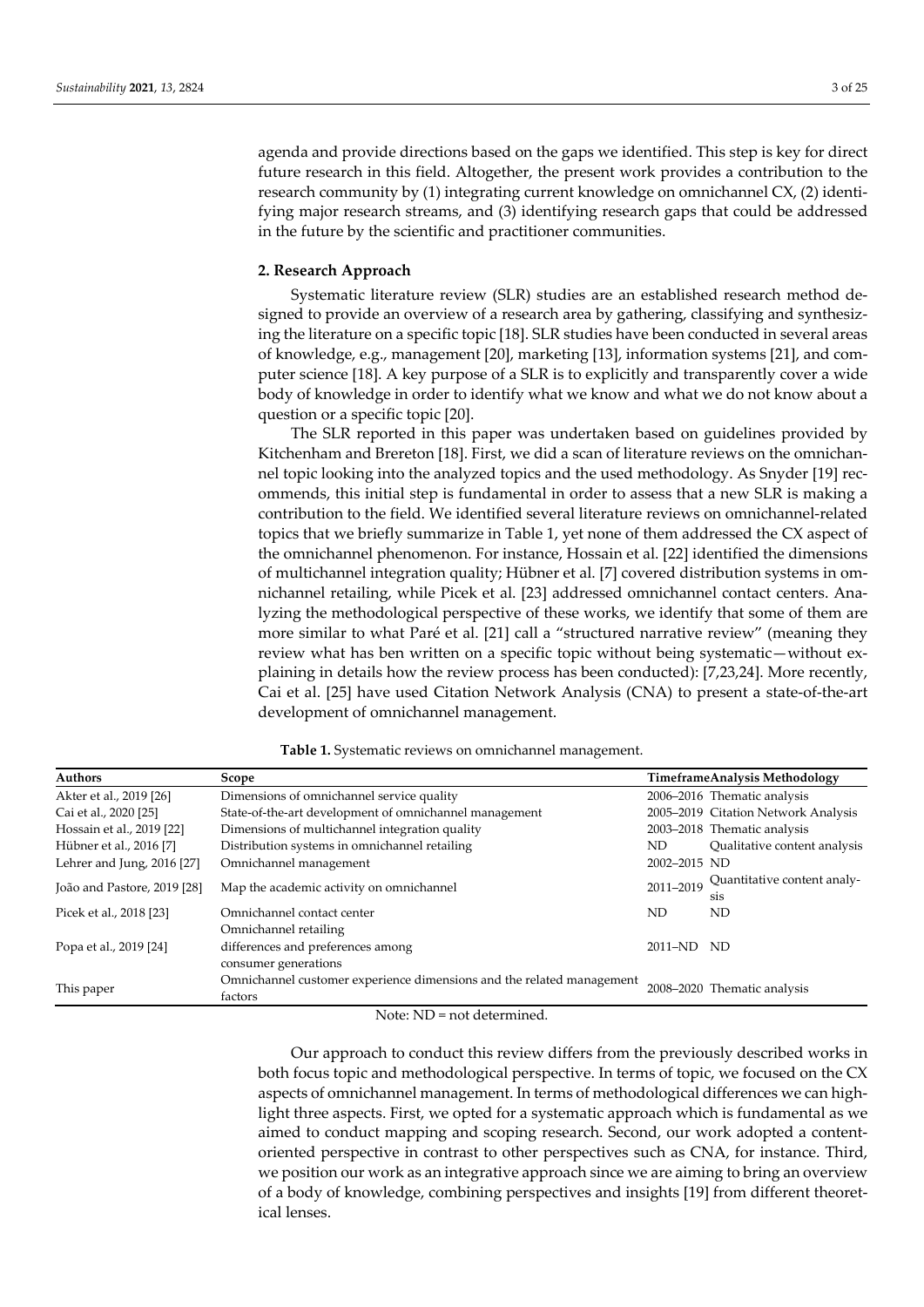## **3. SLR Protocol**

A systematic literature review usually starts with general questions as they aim to give a broad perspective on a given subject. Our main purpose was to understand the state of the omnichannel CX research field from a general perspective. This is how the initial research question emerged:

**RQ1.** What is the general state of the omnichannel CX research field?

The second research question is an extension of the first one, with a focus on the topics that are addressed by the corpus of research on omnichannel CX:

**RQ2.** Which research streams on omnichannel CX have been the focus of academic research over the years?

As per the third research question, it emerged while collecting data for the second research question when we noticed that the variety of research streams on omnichannel CX came from a variety of theoretical perspectives. Acknowledging this allows a better understanding of the research streams and how they relate to one another and complement each other. We deem this aspect of key importance for advancing the field, and thus decided to add the following research question to our study:

**RQ3.** What are the theoretical perspectives adopted in current literature to address omnichannel CX?

In order to address the previous questions, we defined the following search strings: omnichannel AND experience; "omni‐channel" AND experience. We applied these search strings to the following set of digital databases: ACM Digital Library, IEEEXplore, ProQuest Central, ScienceDirect, Scopus, SpringerLink, and Web of Science. These data‐ bases are highly popular both in management and computer science disciplines.

The search was conducted manually in each database. The first author retrieved a total of 1657 search results. These papers were then exported to a reference managing platform, specifically to a Mendeley library. To select papers, inclusion and exclusion criteria were defined and then applied (Figure 1, Table 2).

| <b>Inclusion Criteria</b> |                                                                                                                                                                                                                                                                                                           | <b>Exclusion Criteria</b>  |                                                                                                                                                                                                                                                                                                             |  |
|---------------------------|-----------------------------------------------------------------------------------------------------------------------------------------------------------------------------------------------------------------------------------------------------------------------------------------------------------|----------------------------|-------------------------------------------------------------------------------------------------------------------------------------------------------------------------------------------------------------------------------------------------------------------------------------------------------------|--|
| 2.<br>3.<br>4.            | The paper is written in English.<br>The paper is available in an electronic format.<br>The paper theme is explicitly or implicitly re-<br>lated to customer experience in an omnichannel<br>context.<br>The paper is a scholar peer-reviewed paper pub-<br>lished in a journal or conference proceedings. | 1.<br>2.<br>3.<br>4.<br>5. | The paper is not written in English.<br>The paper is not available in an electronic format.<br>The paper is not peer-reviewed.<br>The paper is an editor's introduction, opinion paper or<br>final article in a journal or proceedings.<br>The paper is a systematic mapping study or literature<br>review. |  |
| 5.                        | The paper presents an empirical research.                                                                                                                                                                                                                                                                 | 6.                         | The paper is not related to customer experience in an<br>omnichannel context.                                                                                                                                                                                                                               |  |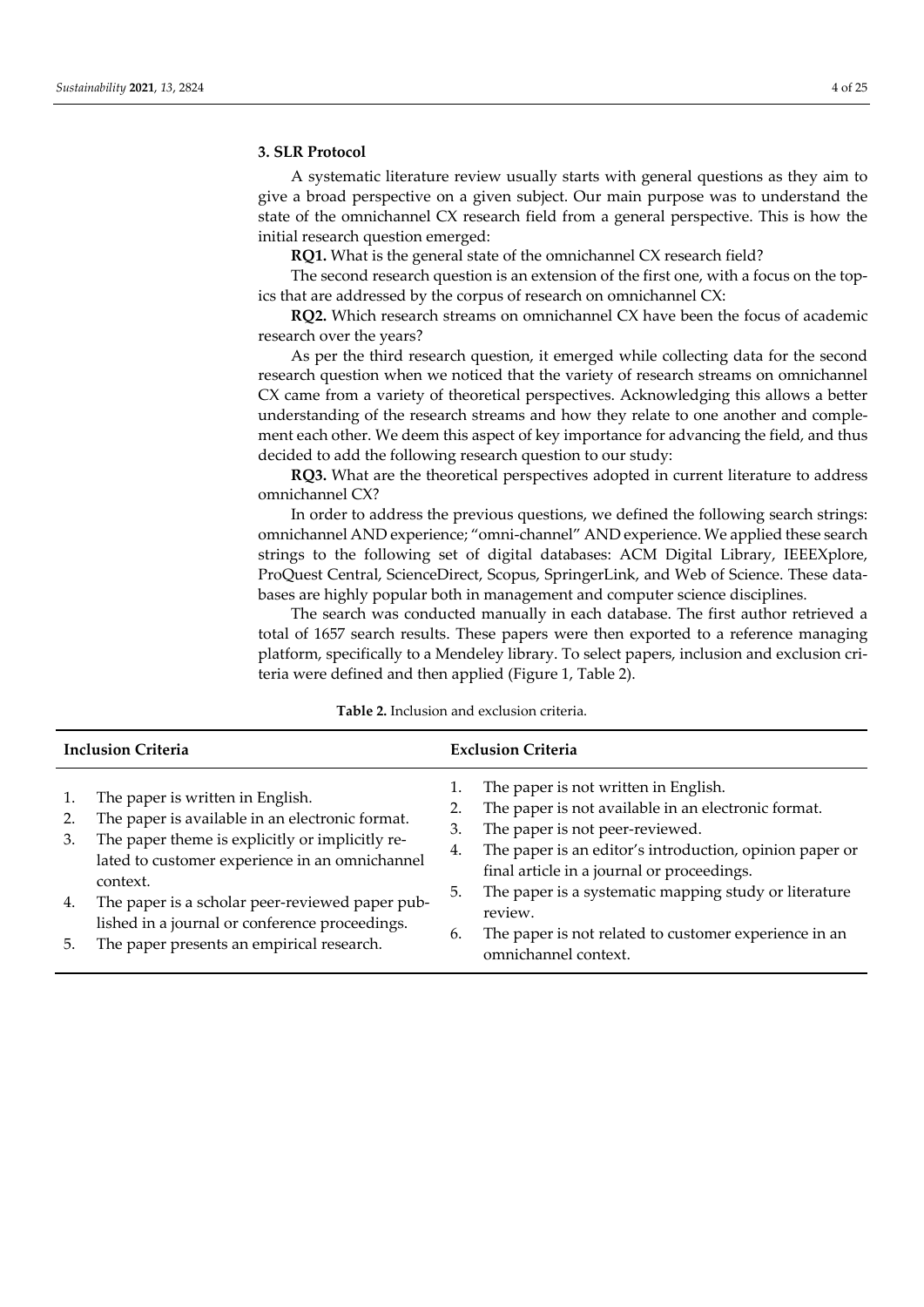

**Figure 1.** Systematic literature review process.

Altogether, the included papers corresponded to peer‐reviewed english‐written pri‐ mary studies published from 2008 to May 2020 that referred to the omnichannel and CX concepts and have an empirical component. We voluntarily opted to include all publica‐ tions disregarding the prestige of the source, privileging the paper's contribution to the topic. To ensure quality of the selected papers, we discarded those that do not provide empirical validation. After removing duplicates, and publications unrelated to the topic meaning overlapping in terms of vocabulary but representing different concepts—we conducted a first screen of the 1657 papers based on title and abstract in order to include those that were contributing to respond to the research questions. During this step, 164 primary studies were shortlisted by the first author.

A second screening process was conducted by the first two researchers based on a full-text review of the works, which then resulted in narrowing the search to 80 studies. Those 80 papers were then submitted to debate between the two researchers. This iterative process resulted in 50 peer‐reviewed publications determined suitable for in‐depth anal‐ ysis: our research corpus (Appendix A).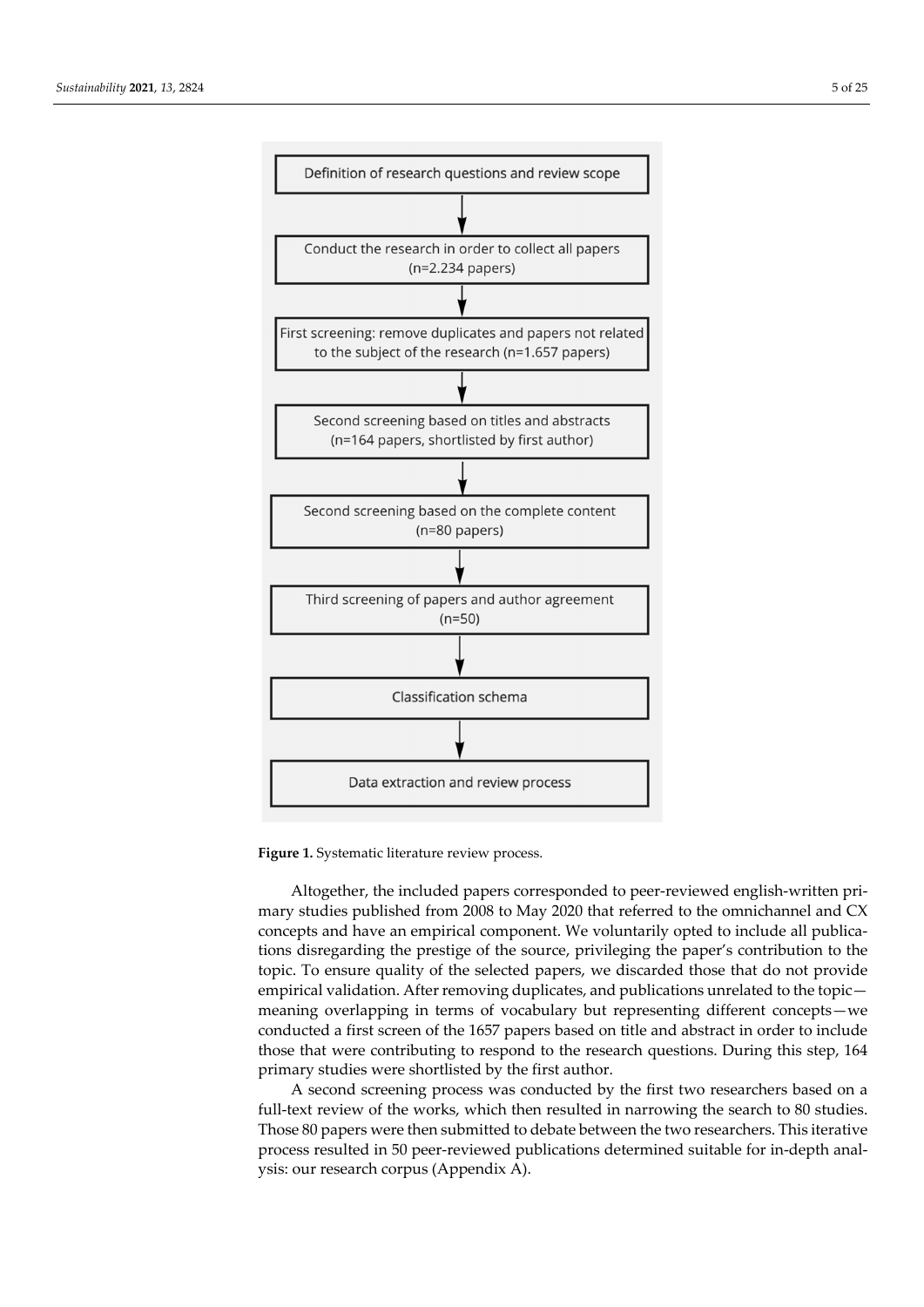A spreadsheet was then used in order to extract the data for the classification schema based on the following criteria: title, periodical, abstract, year, authors, affiliation, discipline, theoretical perspective, research stream, B2B/B2C, research method, subjects of the study, country of the data collection, longitudinal or cross‐sectional study, touchpoints considered in the study. When the study involved industrial applications or case studies, we also extracted the industries these came from. Some data were directly extracted from the content of the papers (e.g., year of publication, authors, affiliation, research method used, etc.), while other data extraction required further work (e.g., research streams and theoretical perspectives). For the latter case, we applied thematic analysis based on the guide proposed by Braun and Clarke [29], a six‐step process that includes: (1) familiariz‐ ing with data, (2) generating initial codes, (3) searching for themes, (4) reviewing the themes, (5) defining and naming themes, and (6) producing the report.

The analysis of the data was conducted in three stages. First, we undertook a descrip‐ tive review of the papers. As Paré et al. contend [21], a descriptive review considers each included study as a unit of analysis and aims to "collect, codify, and analyze numeric data that reflect the frequency of the topics, authors, or methods found in the extant literature". The second stage focused on the research streams found in the analyzed papers. Finally, the third stage focused on the theoretical perspectives from which the selected papers were developed. Based on the previously described analysis, we provide an overview of the omnichannel customer experience research field, as well as a proposal of a future re‐ search agenda.

## **4. Findings**

In the following section, we present the findings from our literature review. These results are presented according to the research questions they answer. First, we provide an overview of the omnichannel CX research field (see RQ1). Following this overview, we present the major research streams we identified (see RQ2) and, finally, the theoretical perspectives they emerged from (see RQ3). Figure 2 highlights an overview of these find‐ ings.



**Figure 2.** Overview of the research field.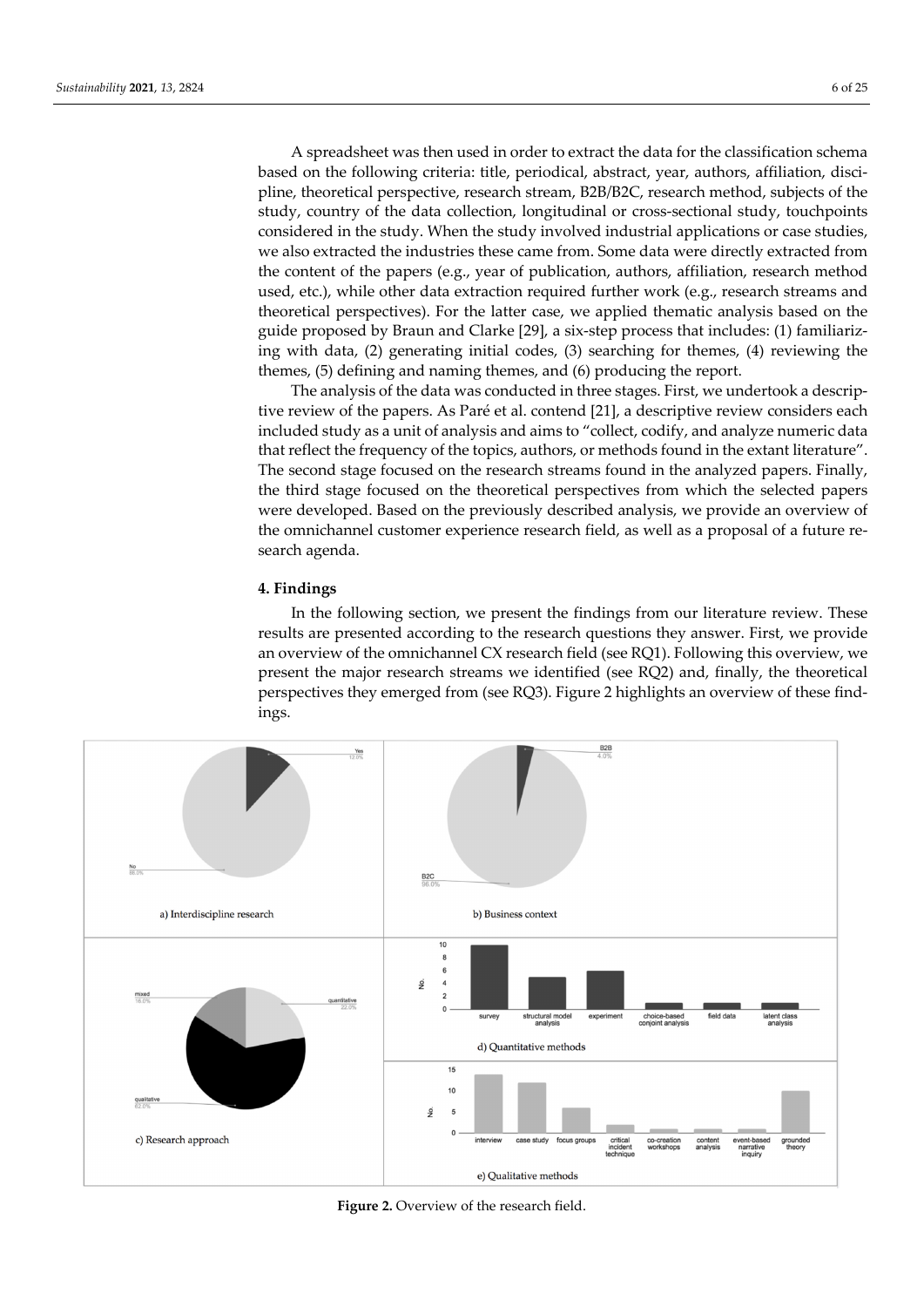## *4.1. What Is the General State of the Omnichannel CX Research Field?*

In this section we briefly characterize the 50 selected papers of the research corpus. We characterize the papers in terms of the research disciplines they cover, the countries in which the research was conducted in, the business context (B2B/B2C), the research methodologies that have been used, the subjects of the studies, as well as the touchpoints covered. This characterization provides a sort of contextual information about the papers we discuss.

The selected papers mostly correspond to journal articles (82%, 41/50), while confer‐ ence proceedings represent the rest of our corpus. The papers came from several disciplines, which we coded based on the Web of Science classification, as shown in Figure 2. Most of the works were situated in the business administration field (76%, 38/50). The remaining works came from science and technology—mainly computer science—(12%, 6/12), or from interdisciplinary research between business and computing (12%, 6/12). We found the selected papers were authored by 159 different authors and published in 36 different journals and conference proceedings.

In our corpus, 28% (14/50) of the included papers report research run in multiple countries, while the remaining 72% (36/50) present studies executed in a single country, Spain and China being the countries with the highest number of studies: 8 each one of them, followed by UK (7 studies), and Germany and US (6 studies). This count per country includes studies in multiple countries. Only one publication came from Latinamerica.

Most of the selected studies are related to a business-to-consumer (B2C) case (96%, 48/50), while only 4% (2/50 present research in a business-to-business (B2B) context. These two papers discuss elements of an omnichannel approach for a B2B firm. First, Wang et al. [30] found that industrial brand equity has several dimensions, one of them being omnichannel advantage in communication. Second, Hossain et al. [22] show that integration quality in omnichannel marketing is a hierarchical construct including four primary di‐ mensions and ten sub‐dimensions.

Most of the selected papers draw from the retail omnichannel (76%, 38/50), which is consistent with the fact that omnichannel approach was adopted in retailing [4] before other industries. Research on omnichannel CX in service‐based organizations represents only 28% (14/50) of the included papers. Four publications focus on banking, insurance and other financial services [22,31–33]. Two papers explore tourism, travel and airline in‐ dustries [34,35], while others focus on education [36] or catering [9]. Only 4% (2/50) of the papers came from the industrial and manufacturing sector, which is related to the B2B context we mentioned previously.

Qualitative approaches were adopted in 46% (23/50) of the selected papers, followed by mixed methods (34%, 17/50), and quantitative research (20%, 10/50). Among quantita‐ tive methods, survey, structural model analysis, and experiment were the most frequent ones; while interviews, case studies, and focus groups were the most common as a quali‐ tative approach. The entire corpus of publications presents cross-sectional research, while there is no reported longitudinal research.

Nearly all authors considered customers their main subject of study, with 76% (38/50) focusing only on customers and 12% (6/50) involving customers and practitioners in their research. The rest (12%, 6/50) involved only practitioners.

Most of the selected papers present a study involving a physical store touchpoint (68%, 34/50), followed by the website (58%, 29/50), and a mobile app (40%, 20/50). Only 22% (11/50) of the mapped research examines social media and even a lower selection investigates highly digital touchpoints as email (2%, 4/50), search engines (8%, 4/50) or comparison websites (8%, 4/50). An even lower number of papers (2%, 1/50) provides ev‐ idence on the importance of call center CX.

In particular, from a total of 133 mapped touchpoints, we identified that only a very small portion (6%, 7/133) represent a peer-to-peer touchpoint, while the rest of (94%, 126/133) are consumer‐brand touchpoints.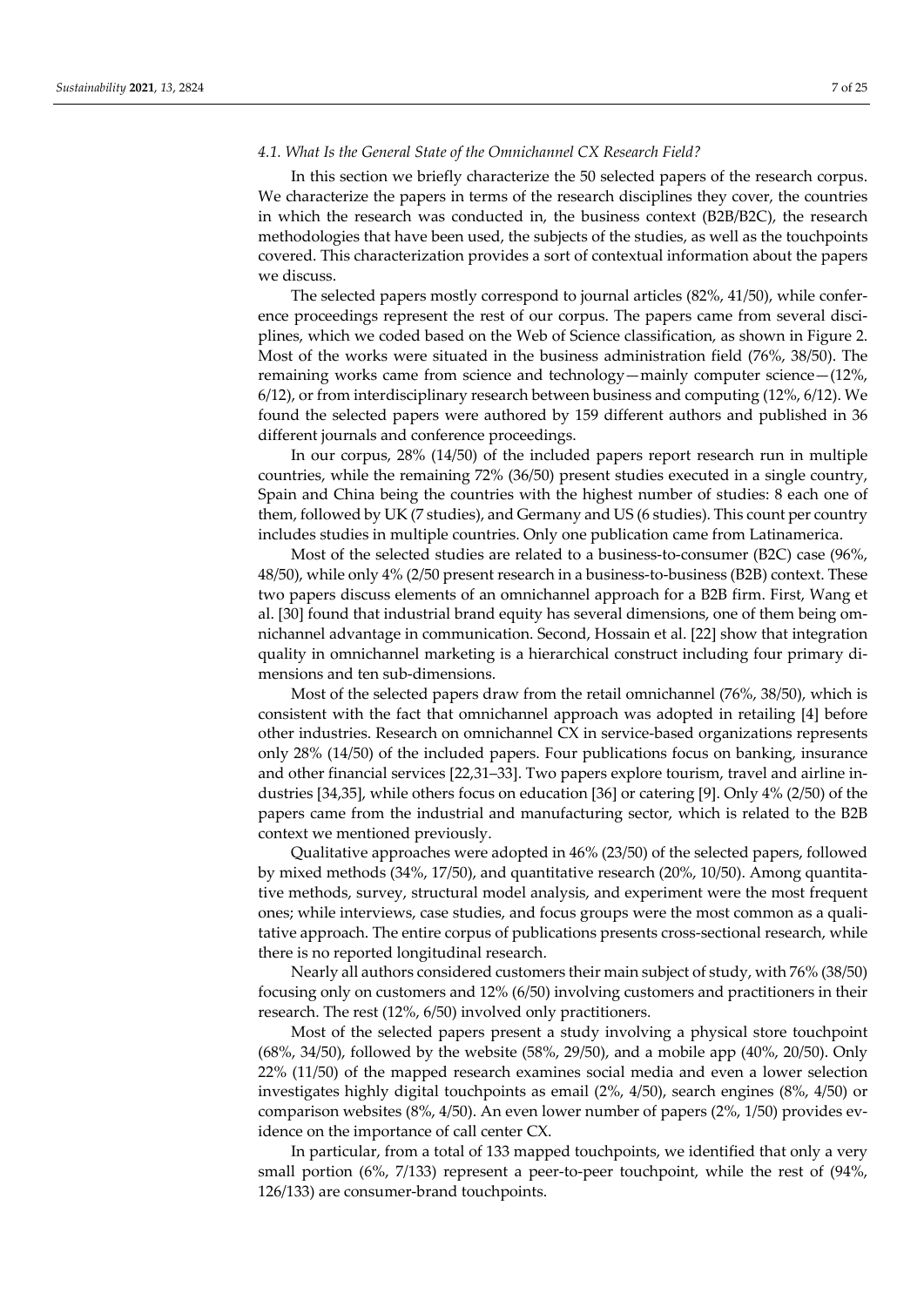# *4.2. Which Research Streams on Omnichannel CX Have Been the Focus of Academic Research over the Years?*

In our endeavor to synthesize the empirical evidence, we mapped several major streams of research around omnichannel CX and its management. In this section we dis‐ cuss these streams by highlighting important results. In the following, we present seven research streams from the most generals to the most specific ones. It is also often the case that the most general research streams were the most frequently discussed in the analyzed research corpus.

## 4.2.1. Customer Behavior Stream

The most important stream we identify is the customer behaviorresearch that focuses mainly on understanding determinants of the purchase intention, willingness to pay or the intention to select a channel or adopt a new technology. For instance, in one of the first studies on predicting behavior based on mobile app usage, Taylor and Levin [37] found that user interest in a retail mobile app usage is a predictor for purchasing and information sharing. Moreover, Juaneda‐Ayensa et al. [8] used the extended Unified Theory of Ac‐ ceptance and Use of Technology (UTAUT2), personal innovativeness and perceived security in order to identify the factors that influence customer's omnichannel behavior, and find that the key determinants of purchase intention in the omnichannel context are per‐ sonal innovativeness, effort expectancy and performance expectancy. More recently Goraya et al. [38] found that channel integration significantly impacts customers' channel preferences.

The consumer behavior stream is dominated by research on the consumer purchase journey. Nevertheless, some authors also address the post-purchase journey. Namely, Frasquet et al. [39] analyze the relationship between the purchase channel and the channel chosen for complaining and show that the customers when customers who are generally satisfied with the retail complain, they do so at stores and the unsatisfied ones tend to choose social media. Likewise, Frasquet et al. [40] found four different segments that use complaint channels differently: multichannel complainers (moderated intention to use multiple complain channels), heavy multichannel complainers (high intention to use each channel for complaining), web‐focused multichannel complainers (more likely to use web to complain) and store-focused complainers (more likely to complain at the store). Recently, Miquel‐Romero et al. [41] found that different combinations of situational, chan‐ nel‐related, and individual variables led to complaining at the store, while the channel of purchase was not determinant for the choice of the store to complain. To this end, social media allows to capture insights on customer complaints but also to recover the service by responding effectively [42].

Omnichannel behavior has also been investigated. In line with this, two key factors to foster omnichannel behavior are "(1) reducing the risk of losing the customer during customer journey by providing a unified and integrated services and customer experience and (2) encouraging the customer to proceed in the customer journey with the company by providing seamless and intuitive transitions across channels in each touch‐point to match customer preferences, needs, and behavior" [43]. Moreover, confidence was found to be a key variable for omnichannel behavior [44].

#### 4.2.2. Customer Segmentation Literature Stream

Another major research stream is the customer segmentation literature. In a tight re‐ lation with the previously mentioned customer behavior research stream, common patterns emerge based on the shoppers' behavior in the omnichannel purchase context.

For instance, several authors explore the webroomer or reverse showroomer pattern [35,43–45], meaning those shoppers that search for information online and then confirm the information offline. As established by Flavián et al. [10] webrooming has a positive impact on consumers' perceptions of making the right purchase and consumers' smart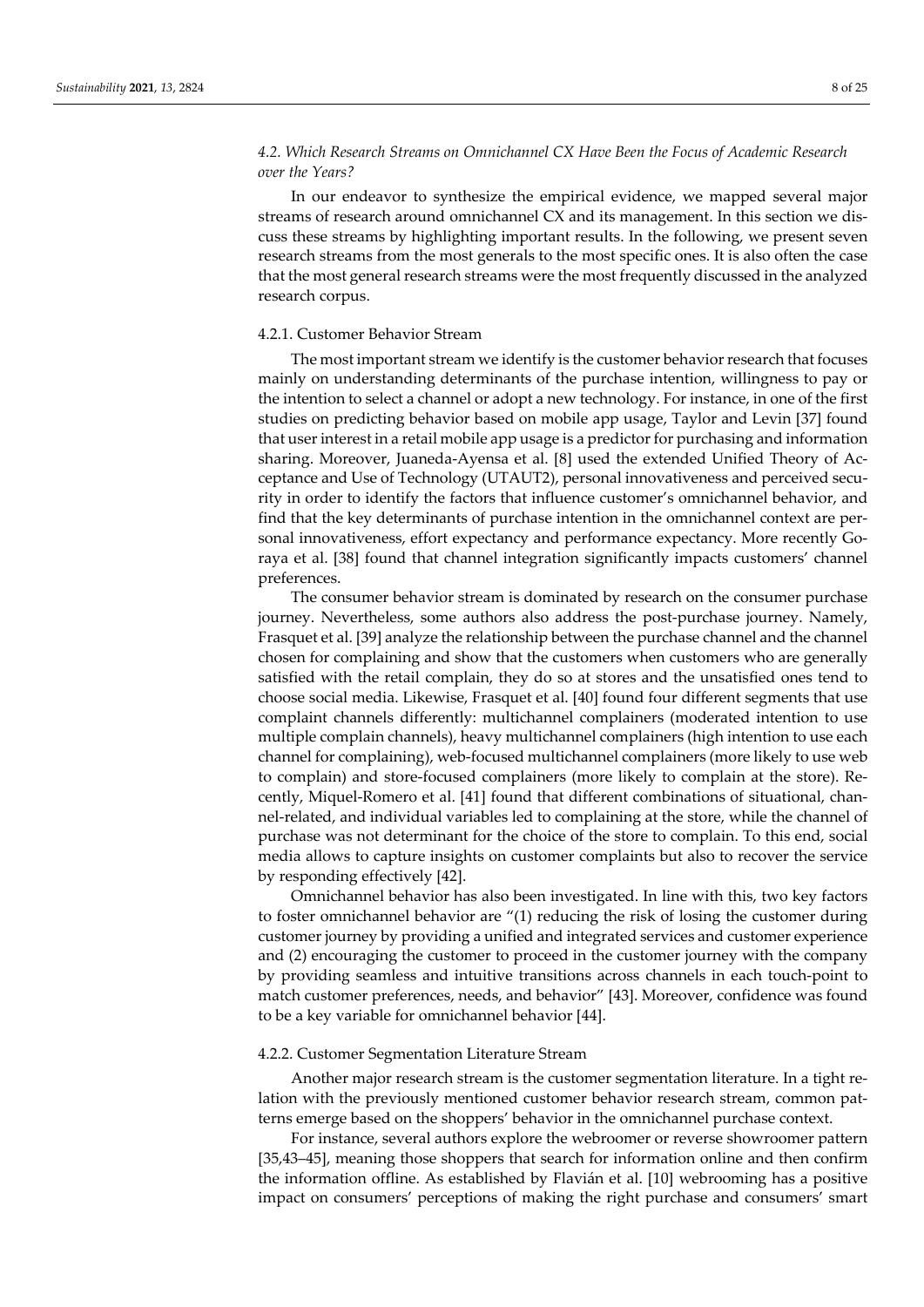shopping feelings. It also improves the shopping experience [44]. As opposed to the webrooming pattern, showrooming means gathering information and examining products in physical stores and then purchasing online [10,39]. Research on shopper classification has led different authors to find specific behaviors trends according to the buying context of these two major segments—webroomers and showroomers. For example, the reverse showroomer type consumers were found to have more influence on the store attitude than the showroomer type consumers [45]. Furthermore, according to Goraya et al. [38] showrooming and webrooming are mediators for the cross—channel integration impact on consumer patronage intention for online stores.

Nevertheless, besides these two major patterns—webrooming and showrooming there are nuances depending on personal (past experience for instance) or contextual fac‐ tors such as the product category. In particular, it is to be expected that the same person will behave differently with a low-relationship product like grocery shopping where the purchase journey is usually shorter than in the context of purchasing a complex service like a trip. As a case illustration, Mahrous and Hassan [34] identify three segments based on the customer journey in the travel and tourism industry in the context of an emerging market: multichannel shoppers, multichannel searchers, and store‐prone shoppers.

When adopting anticipated utility theory, Heurhausen et al. [46] found five timeconsistent segments—store‐focused shoppers, pragmatic online shoppers, extensive online shoppers, multiple touchpoint shoppers, and online‐to‐offline shoppers—that had an important touchpoint and mobile device usage during their customer journey. Authors found that product satisfaction, journey satisfaction and customer inspiration were differ‐ ent for each of these segments and these three components were integrated into customer loyalty.

In the past years, a new business model has emerged, with the purely online stores extending their channels to offline stores. The online-to-offline market has been investigated by Xiao et al. [47] and three consumer segments were identified: return‐sensitive shoppers, risk-sensitive shoppers, and rational shoppers, each one of these with their different patterns in terms of values, benefits and attributes they seek.

In addition to these patterns, novelty segmentations are introduced, based on value‐ in‐use—meaning what customers seek in their interactions [32].

## 4.2.3. Consumer Interaction with In‐Store Technology Stream

The consumer interaction with technology research stream mainly explores how brands enrich the CX with a physical or digital service in a retail environment. For example, Ervasti et al. [48] show that previous experience with online shopping has a direct positive effect on the customer's willingness to adopt the service in the future. In the same way, Demko‐Rihter and ter Halle [49] propose a way to bridge the gap between the online and in‐store shopping through an online platform (website) and a mobile application. Similarly, Parise et al. [50] propose two technology-based models to support customer's need for immediate personalized assistance to leverage CX: the remote expert and the digital assistant. In this same context, consumer‐owned technologies and its usage during the buying journey have also drawn the attention of researchers that investigated how consumers interact with triggers like QR codes or NFC [51]. Finally, in an attempt to conceptualize the phygital shopping experience, Belghiti et al. [52] explore two cases: a con‐ nected store and a scree‐free store where clients create the phygital content.

## 4.2.4. Omnichannel Management Stream

The omnichannel management research addresses the implementation of an omnichannel system [53] as well as specific aspects of operating in an omnichannel context such as last mile fulfilment and distribution [7] or online retail returns management [54]. Moreover, Peltola et al. [43] interviewed Finish retailers that adopted an omnichannel ap‐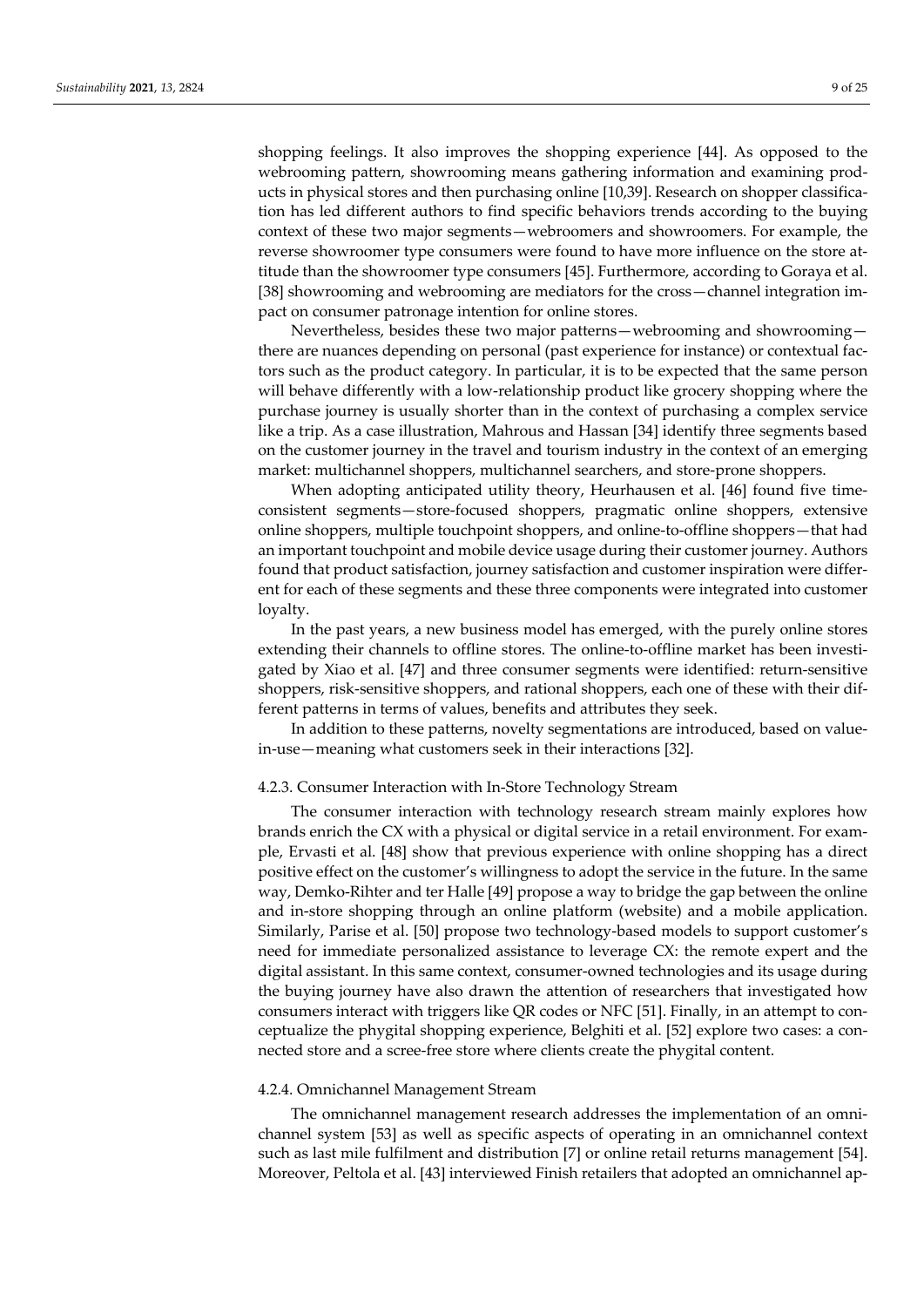proach to CX and concluded that in order to insure a good omnichannel CX it is funda‐ mental to articulate the organizational culture with pricing, operations, and communications.

## 4.2.5. Service Quality Stream

In line with the omnichannel management stream, service quality has been stressed from different perspectives. For example, in an investigation on logistics service quality in omnichannel retailing, Murfield et al. [55] found that for omnichannel consumers, timeliness is a major driver of satisfaction and loyalty. This finding is fundamental for retailers who need to prioritize meeting promised delivery time.

Furthermore, research on channel integration quality shows that integration quality is a hierarchical construct [22] that affects perceived fluency across different channels [9] and customer engagement [56].

In an attempt to understand omnichannel service failures and recoveries, Rosenmayer et al. [42] used content analysis to classify Facebook comments and found that customers complained about the service with the brand disregarding the retail chan‐ nels. Authors identify several failure and recovery typologies that can be used by organizations to better understand and address service quality issues.

## 4.2.6. Omnichannel CX Construct Stream

Several authors attempt to conceptualize omnichannel CX and identify the components of this high-level construct. Analyzing a survey on online shopping, Kaczorowska-Spychalska [57] found availability of products, easiness of placing an order, availability of payment solutions and delivery forms, to be relevant for the omnichannel shopping experience. Furthermore, Komulainen and Makkonen [31] identified the key factors of the omnichannel CX with banking services based on positive actual experiences, negative ac‐ tual experiences, positive imaginary experiences and negative imaginary experiences. Similarly, in a case study looking to understand the improvement of the user experience (UX) in an online university enrolment process, authors concluded that channel coordi‐ nation, greater availability and a wide range of channels, personalization, adaptation of channel content based on the customer journey stage, as well as the ability to choose the channel that best fits prospective students needs, are the main factors of the UX [36]. Finally, in a recently published study, omnichannel CX was found to have five dimensions: connectivity, integration, consistency, flexibility and personalization [58].

#### 4.2.7. Outcomes of Omnichannel Approach Stream

The adoption of an omnichannel approach has a profound impact on both customers and organizations at a retailer level and a channel level [59].

Based on a service‐dominant logic, Kumar et al. [60] propose a framework for the customer engagement in service where the service experience is moderated by offering‐ related, value‐related, enabler‐related and market‐related factors.

By segmenting customers based on their use of specific touchpoints in the customer journey and exploring different outcomes among these segments (product satisfaction, journey satisfaction, customer inspiration, customer loyalty) Herhausen et al. [46] found that these segments respond to different loyalty formation patterns.

Researchers also found evidence that online‐offline channel integration would lead to a competitive advantage and channel synergies [59]. In line with these findings, Zhang et al. [61] found that consumer perceptions of channel integration—one of the components of an omnichannel approach—are positively related to consumer empowerment; while the consumer empowerment has a positive impact on both the perceived trust and satis‐ faction towards the retailer. Finally, these two outcomes (trust and satisfaction) are positively associated with patronage intention.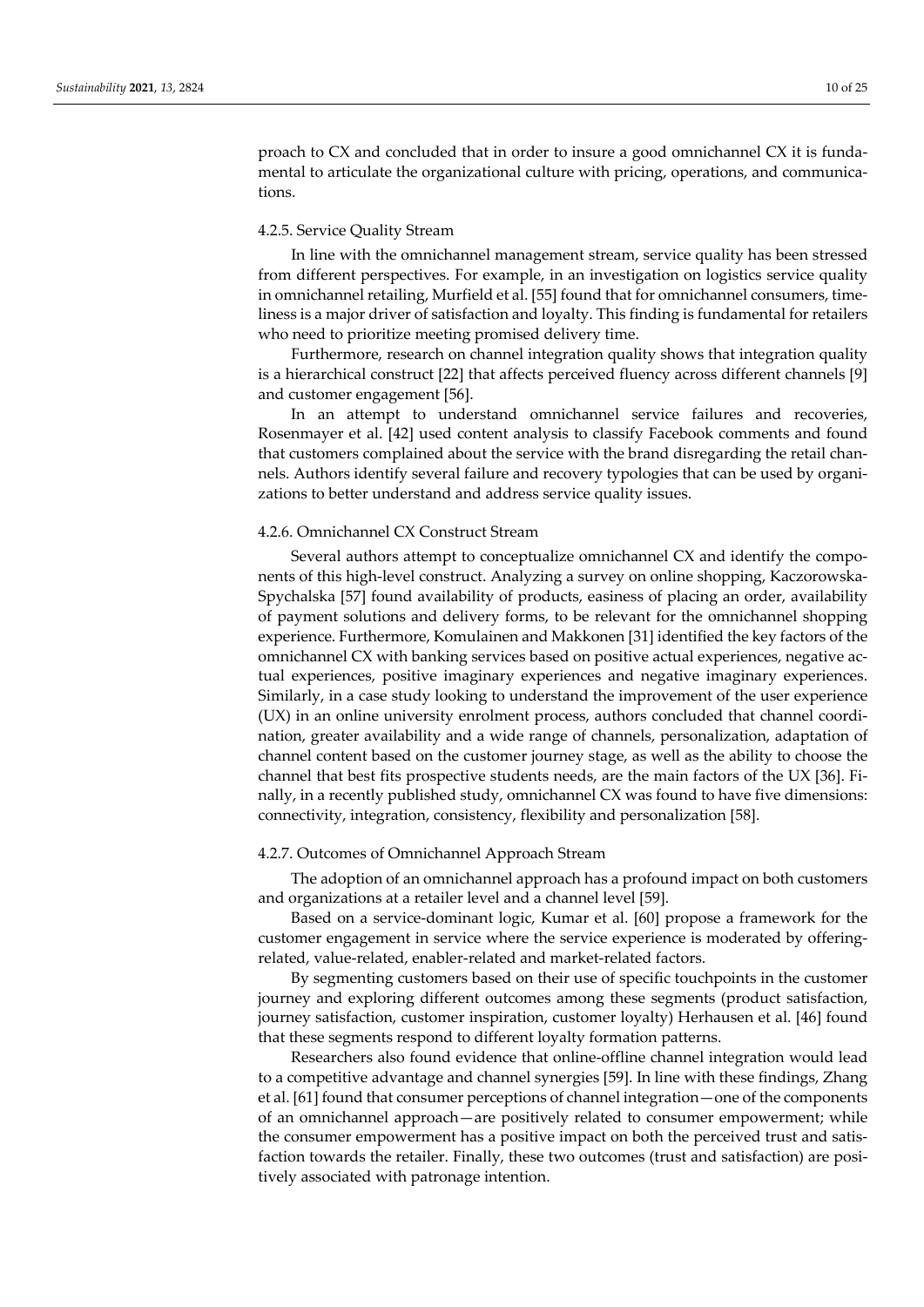Omnichannel shopping‐value was found to be caused by touchpoints shopping value [62]. Nevertheless, adding more touchpoints to existing channels does not always have a positive impact at a brand level. For instance, adding voice to an omnichannel platform was found to have the counterintuitive effect of reducing engagement with the platform mainly because of privacy concerns that this raises for the brand trust [62].

In an industrial context (B2B), omnichannel advantage in communication was found to be one of the dimensions of industrial brand equity [30].

## *4.3. What Are the Theoretical Perspectives Adopted in Current Literature to Address Omnichannel CX?*

The authors of the included papers used different theoretical lenses in their research work as well as different research strategies. The diversity of the investigative perspec‐ tives explains why certain problems are approached from different angles. Many scholars suggest building bridges across theoretical perspectives and research traditions enables a deeper understanding of a research domain [13,63–65]. Most researchers (72%) explicitly adopt a theoretical perspective, while the rest (28%) do not explicitly mention it. In this section we will briefly mention the most used theoretical frameworks (based on the frequency) and provide examples of the selected studies for each theoretical perspective to illustrate how they approach omnichannel experience and its management. Moreover, several authors do not rely on a specific theory but rather on a research approach or point of view; in this category we include the customer—centric approach and the behavioral approach that we explain next, before presenting the theories behind the research corpus.

First, from a customer—centric approach and by adopting a case study methodology, Belghiti et al. [52] aim to explore the phygital shopping experience from the consumer's point of view in two situations: a connected store and a screen‐free store where phygital content is provided by the clients. The phygital experience consists of a hybrid physical interactive space where the point of sale coexists and is strengthened by digital components such as touchscreens, QR codes or NFC. In this research where findings arise based on observation, the phygital experience is shown to have several dimensions: spatial, tem‐ poral, hedonico‐sensorial, social and participative. Depending on the goals the retailer has for the phygital experience, its role is expected to be different. If the goal is physical, then the store's role is to educate the customer mainly through the sales personnel. While if the goal is digital, the store's role is to innovate through technology oriented to shoppers' real needs as opposed to gadgetization.

Second, the behavioral approach has been consistently used to research customers' behavior within an omnichannel context. For example, several researchers adopt a behavioral approach to analyze customer segments that use complaint channels differently [40]. Furthermore, Shen et al. [9] show that channel integration quality impacts perceived fluency across channels. Moreover, the perceived fluency explains 55% of the variance in omnichannel service usage while internal usage and external usage experience moderate this relationship. Additionally, Taylor and Levin [37] explored consumer interest in the retailer's mobile app as an attitudinal predictor of two behavioral outcomes, shopping and information‐sharing and found that a user's interest in a retail app is related to his intention to engage in both purchasing and information‐sharing activities.

# 4.3.1. Theories on Technology Adoption

Research on technology adoption is grounded mainly in two theoretical frameworks, Theory of Planned Behavior (TPB) and Technology Acceptance Model (TAM)[66].

As an extension of the Theory of Reasoned Action (TRA), TPB was introduced by Ajzen in 1985 [67] and points out that attitude towards behavior, subject norms, and per‐ ceived behavioural control, together shape a person's behavioural intention that subse‐ quently influences his actual behavior. Based on this view, Xu and Jackson [68] researched customer channel selection intention in an omnichannel context and found that channel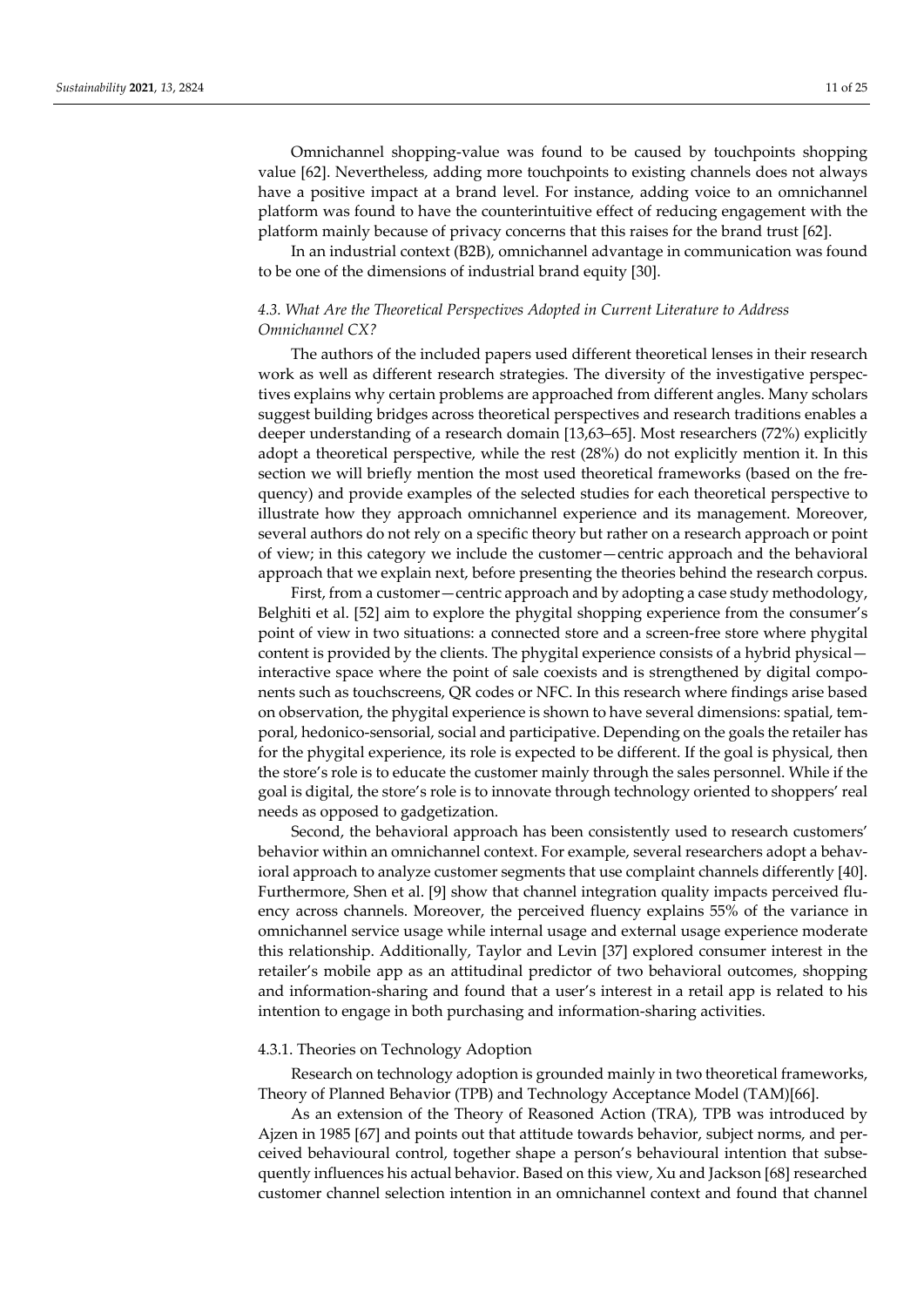transparency, channel convenience and channel uniformity have a positive impact on cus‐ tomers' perceived behavioral control. Additionally, authors found customer perceived be‐ havioral control and channel price advantage have a positive impact on channel selection intention, while perceived risk has a negative effect.

TAM is an information systems theory proposed by Davis [69] in 1985 that has been massively used to explain the adoption process of new technologies. In the context of our research, having identified several studies based on TAM is coherent with at least two major research streams: customer behavior research in omnichannel context and customer interaction with technology literature. In this context, we found TAM was used to explain intention to adopt digital services [70] and how brand experience strongly affects the be‐ havioral intention to use [71].

### 4.3.2. Expectancy Theory

Another commonly used theoretical lens to understand an individual's behavior with technology is Expectancy Theory that stands that users will behave in a certain way when looking to maximize positive outcomes and minimize others [72]. Based on expectancy theory, Wetzlinger et al. [70] researched the impact of personalization on privacy concerns and customer's intention to adopt services in physical and online stores and found that personalized services cause much more privacy concerns than non-personal– ized services in both contexts.

#### 4.3.3. Anticipated Utility Theory

Based on Anticipated Utility Theory [73], Herhausen et al. [46] segment customers by their use of specific touchpoints in their customer journey and investigate loyalty for‐ mation across segments. From the perspective of anticipated utility theory, customer journey is a decision making process and the usage of a touchpoint during the journey de‐ pends on the anticipated utility for each individual customer.

## 4.3.4. Diffusion‐of‐Innovations Theory (DIT)

A topic that draws the attention of several researchers is channel choice and the om‐ nichannel shopping intention as one of current topics in omnichannel research. Several researchers [58,59,74], frame their work on the Diffusion-of-Innovations Theory, one dominant approach used to research omnichannel CX‐related topics. DIT was first introduced by Everett Rogers in 1962 [75] and states that adoption decisions of new technologies are influenced by characteristics of the technology itself and the characteristics of the user. From this perspective, one of the challenges in omnichannel management is understanding the stimuli and technology triggers that have an influence on omnichannel adoption.

The findings of Costa e Silva et al. [71] suggest that perceptions of usefulness, ease of use and compatibility have a positive impact on brand experience which strongly affects the behavioral intention to use. Moreover, Kim et al. [74] show that the perceptions of relative advantage, complexity, compatibility and risk involved in online shopping are related to the intention to use buy-online, pick-up in-store and this relationship is moderated by locational convenience and product involvement. Drawing on technology adoption research and diffusion of innovations theory, [59] show that perceptions of service quality and risk of the Internet store mediate the effect of online-offline channel integration, while customer's online shopping experience moderates it. More recently, Shi et al. [56] found that compatibility and risk perception are significant determinants of the cus‐ tomer's omnichannel shopping intention.

## 4.3.5. Unified Theory of Acceptance and Use of Technology (UTAUT, UTAUT2)

These three theories (TAM, DIT and TPB) were among the fundamentals of UTAUT, a model that includes four determining factors for intention to use: performance expec‐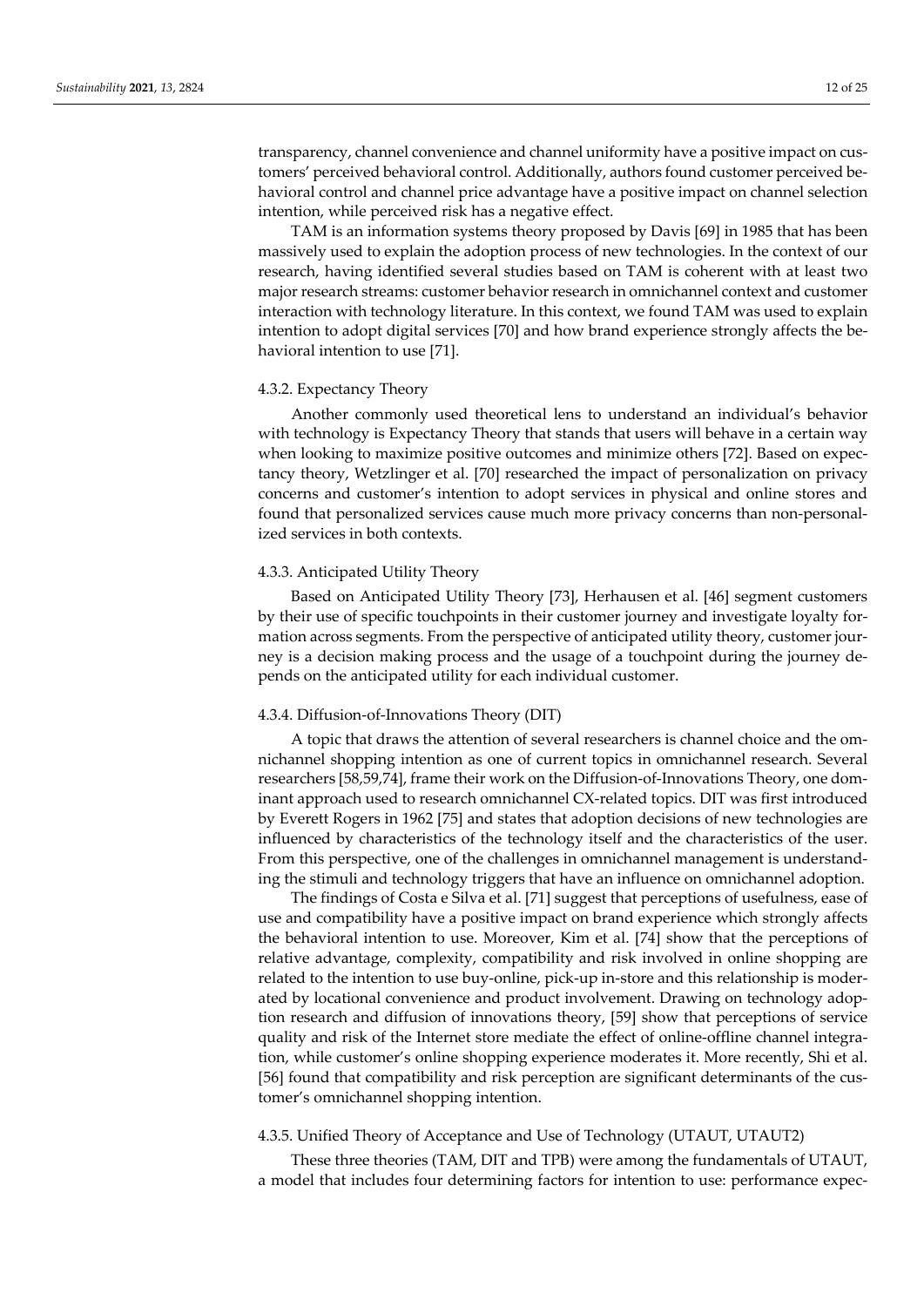tancy, effort expectancy, social influence and facilitating conditions [76]. In the omnichan‐ nel CX literature, UTAUT was used by Demko‐Rihter and ter Halle [49] to introduce an application that enhances the in‐store shopping experience while integrating e‐commerce and m‐commerce.

In 2012, the UTAUT model evolved to UTAUT2 with the addition of hedonic motivation, price value and habit as determinants for behavioral intention. In our SLR, we found Juaneda‐Ayensa et al. [8] to use UTAUT2 and two additional factors—personal in‐ novativeness and perceived security—to explore the factors that influence omnichannel customer's behavior. The authors found that the key drivers of purchase intention in an omnichannel context are personal innovativeness, effort expectancy, and performance ex‐ pectancy.

#### 4.3.6. Other Theoretical Perspectives

Finally, a number of other theories have been adopted to study the omnichannel phe‐ nomenon, such as self determination theory [38], attribution theory [10,51], uses and gratifications theory and means‐end chain theory (based on expectancy‐value theory) [47], justice theory [51], dual coding theory [77], dynamic capabilities theory [22], resource ad‐ vantage theory of competition [30], complexity theory [41] and complex adaptive theory [53]. In two studies, authors adopt an interpretive perspective in order to gain a deep un‐ derstanding of the challenges related to providing a seamless shopping experience, particularly in terms of last mile fulfilment and distribution [7] and online retail management [54].

It is worth noting that adopting different theoretical lenses does not mean that the respective results live in isolation, quite the opposite. First, several theories arose on the basis of others so they are related. TAM, for example, emerged from the TPB that was adapted by modeling how people use and adopt a technology. Second, these theoretical lenses came from inter-related broader disciplines such as marketing, sociology and computer science, illustrating the importance of a broad view of the decision-making process and human behavior. For future research purposes, the academic implication of this the‐ oretical mapping is that in order to dive deep into a research subject, research teams should adopt a wide perspective backed by a general awareness of these interconnected disciplines. Third, our research strategy is integrative itself as it is built on node-type elements that link the results of previous research allowing us to give a sense of unity in this body of knowledge.

## **5. Discussion**

We aimed to discover how academia is addressing CX in an omnichannel context and what the underlying research streams are, using a SLR methodology. Analyzing the results of the research corpus allowed us to highlight there is a wide variety of topics being investigated based on different theoretical perspectives. From the consumer point of view, the literature reveals an extensive research stream dedicated to customer behavior, customer segmentation, and customer interaction with in-store technology. From the organizational perspective, the most common topics covered so far are omnichannel management and service quality. In this context, we stress it is important for researchers and practitioners to situate their work in the omnichannel CX or omnichannel CX management spectrum. Authors have adopted this perspective when describing an omnichannel organization [2] or defining CX [15].

Although omnichannel has been investigated for more than ten years, omnichannel CX as a specific topic is still seldom explored. A large part of the existing studies focus on the shopping experience and some studies on claims, while we see opportunities to ad‐ dress in terms of the customer lifecycle big picture; meaning the omnichannel CX in time.

Some scopes overlap and it is particularly in these shared spaces of knowledge that lies the opportunity to integrate the research field and future work possibilities emerge. By approaching omnichannel CX management from an integrated theoretical perspective,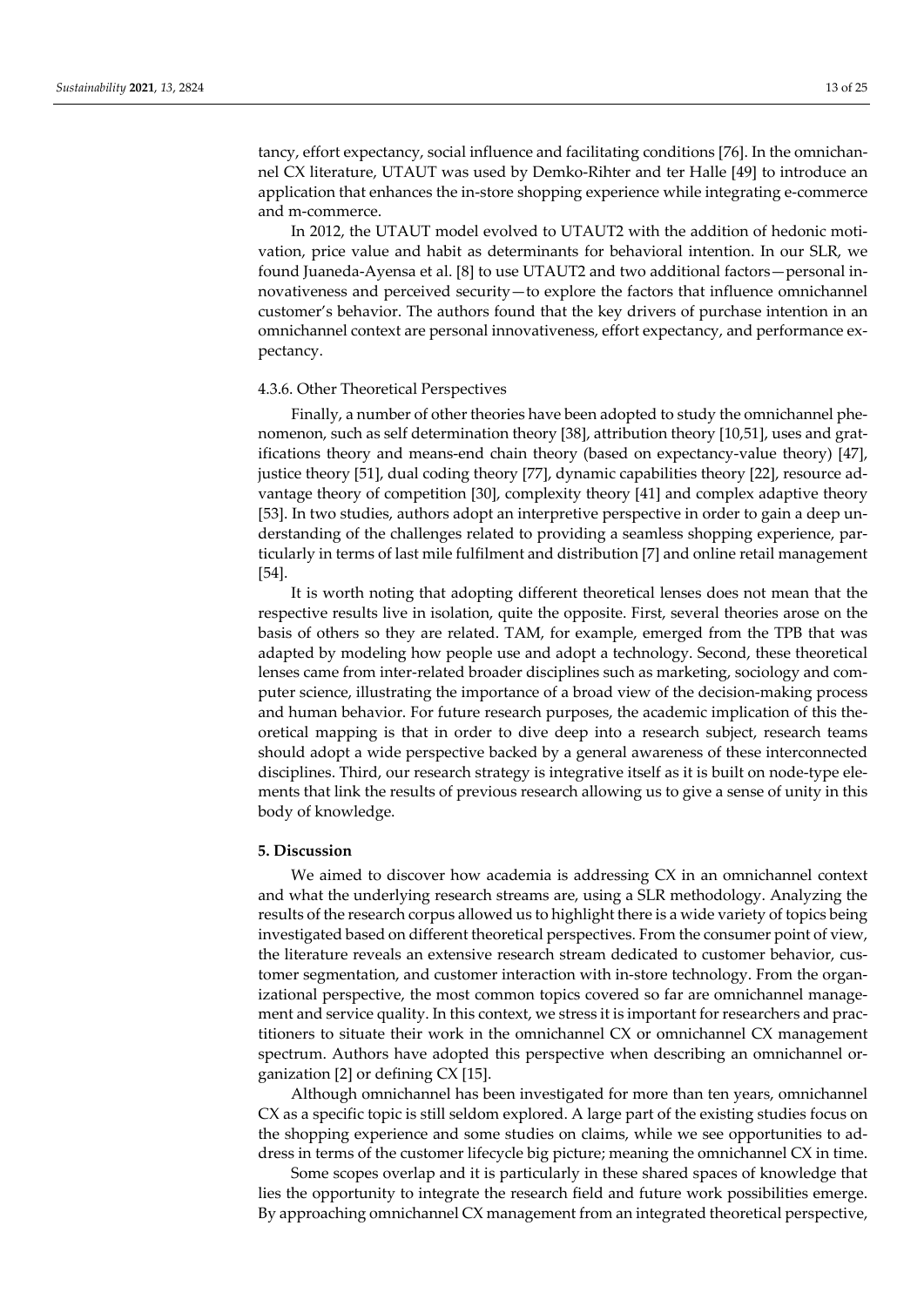future work would need to propose guidelines for practical assessment, measurement and evaluation. We intend to address this challenge in our future work.

Although our results are coherent with the string used to select the papers, we were expecting to encounter more interdisciplinary work. Therefore, we identify future research opportunities in the interdisciplinary work for addressing omnichannel experience, e.g., in the interplay between marketing, management, and computer science.

From an academic perspective, the fact that most of the empirical studies came from five countries (Spain, China, UK, Germany, USA) shows that there may be a gap in terms of academic research coming from other cultural realities—or at least in terms of academic publications.

As an insight for researchers, vocabulary is fundamental when asking questions. Although both "channel" and "omnichannel" concepts are highly familiar for retail practitioners and researchers, this is not the case for consumers. Therefore, qualitative work involving customers must consider adapting their language to the customers' mental references and eventually considering capturing data using different methodologies rather than surveys or interviews. When asked directly about omnichannel concepts, participants were poorly or not at all familiar with "omnichannel" concepts [56,78]. Moreover, consumers perceive that they live an experience with a brand rather than with a channel [78].

Naturally, our results should be understood with their own limitations. First, our SLR was built upon published research results that we included based on a specific string. Other papers might have addressed omnichannel CX and its management by using dif‐ ferent terminology or without specifically analyzing CX elements in the omnichannel context. Second, the research was performed in specific academic databases, which also means that potential interesting publications coming from other sources might have been excluded. Although we acknowledge that no single source will find all of the primary studies [79], when running a SLR, it is essential to include a good sample of papers to respond to the research questions rather than considering all the papers ever written. Based on this argument, after the first initial screen, we considered it was not necessary to expand the search to other databases than the ones we included in the first place. Third, even if we aimed to minimize researcher bias by having two researchers iterate on the included papers, this type of bias is practically inevitable and cannot be fully removed from an SLR study. Fourth, as we show in the descriptive analysis, the selected papers come from different industries, countries and retail‐specific contexts. Given this variety of contexts, it is obviously complex to compare and generalize the results or to extend them as they are to different contexts. However, by adopting an integrative strategy we aimed to give a sense to different research streams arising from different theoretical perspectives.

## **6. Future Research Agenda**

In this section we propose a research agenda for addressing the research gaps identified during our SLR. These gaps include research questions and topics that emerge from analyzing the existing contributions in the omnichannel CX field. In the following, we discuss a future research agenda from both an academic and practitioner perspective. There is no specific criteria behind the order in which the topics are presented rather than providing a sound narrative. The proposed research agenda is summarized in Table 3.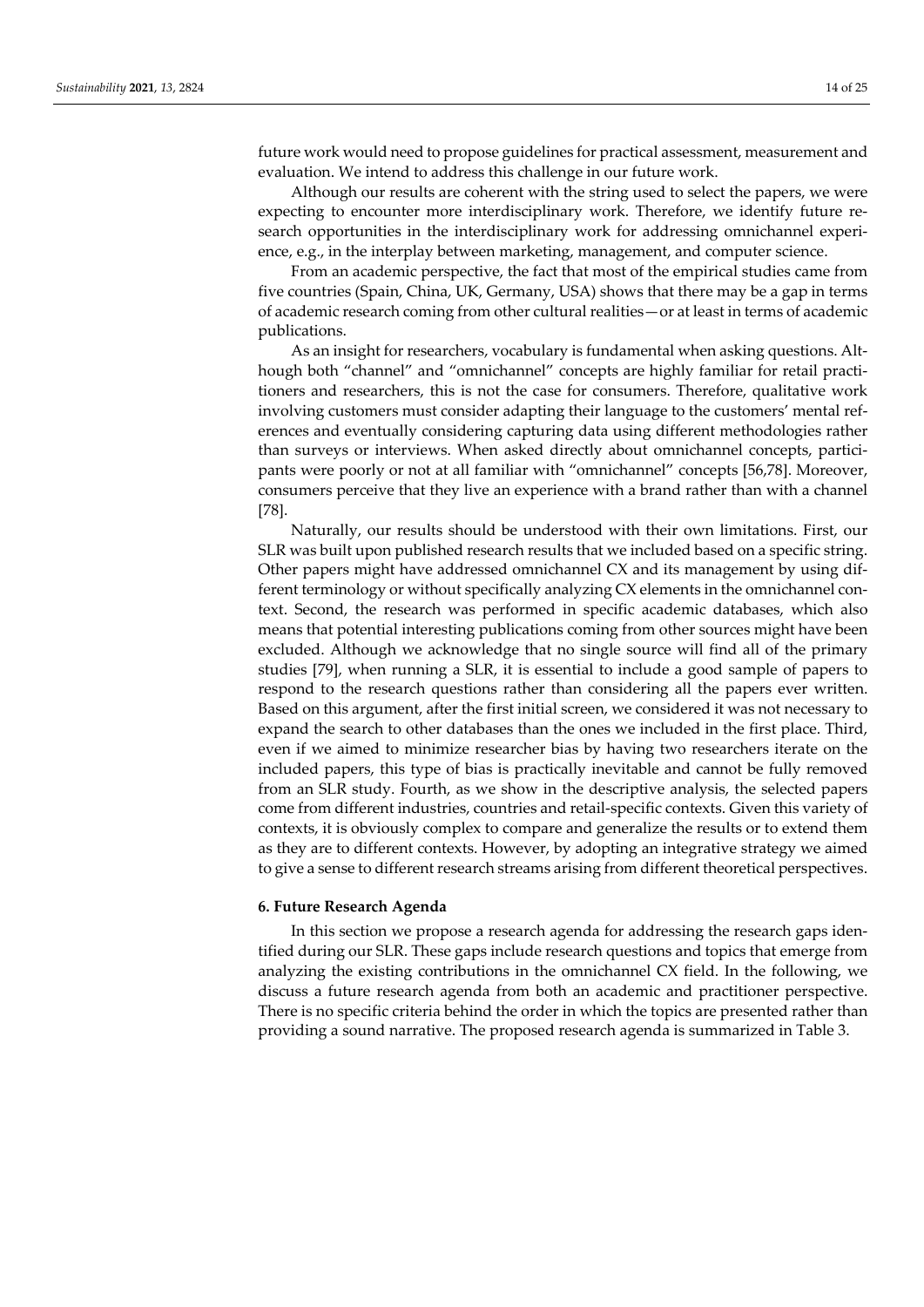| Omnichannel CX<br><b>Stream</b>                   | Potential Future Research Questions in the Om-<br>nichannel CX Landscape                                                                                                                                                                                                      | <b>Practical Application</b>                                               |
|---------------------------------------------------|-------------------------------------------------------------------------------------------------------------------------------------------------------------------------------------------------------------------------------------------------------------------------------|----------------------------------------------------------------------------|
| Operationalization of<br>omnichannel CX           | What are the elements of the omnichannel CX?                                                                                                                                                                                                                                  | Guidelines<br>self-assessment tools                                        |
| Customer lifecycle in an<br>omnichannel context   | How can we map the customer experience<br>during the customer lifetime?<br>How to build a compelling brand experience<br>$\bullet$<br>through multiple touchpoints?<br>How to translate brand experience goals into<br>$\bullet$<br>channel goals?                            | Extend the use of customer<br>journey<br>Brand experience design           |
| Managing omnichannel<br>CX on marketplaces        | What are the long-term effects of selling on a mar-<br>ketplace on customer CX?                                                                                                                                                                                               | Guidelines for brand, price, con-<br>tent and service consistency          |
| New touchpoints inte-<br>gration                  | How to properly integrate social media into<br>the customer journey beyond the purchase<br>stage?<br>Consumer-brand versus peer-to-peer touch-<br>$\bullet$<br>points<br>How can brands better leverage community<br>$\bullet$<br>digital channels in an omnichannel context? | Social media management<br>and outsourcing guidelines                      |
| Predictors for omnichan-<br>nel customer behavior | How can we collect behavioral data allowing<br>us to predict future behavior?<br>How can we opportunely empower front-end<br>$\bullet$<br>executives with this data?                                                                                                          | Anticipate user's behavior.<br>Empower front-end cus-<br>tomer care teams. |
| Omnichannel services                              | What are the key elements of omnichannel CX<br>for service-based companies?                                                                                                                                                                                                   | Best practices and guide-<br>$\bullet$<br>lines for industry               |

#### **Table 3.** Future research agenda.

*6.1. Operationalization of Omnichannel CX*

Omnichannel CX emerges as a co‐constructed space between the organization and the consumer. We argue that despite the fact that omnichannel as an approach has been highly explored in the past years, the omnichannel CX as a construct has not been operationalized enough. Few studies have explored the dimensions of omnichannel CX. Map‐ ping the dimensions and elements of omnichannel CX would provide managers with practical guidelines to apply at different management levels, as well as to self‐assess and evaluate the maturity level of their organization in terms of omnichannel CX. Our inten‐ tion is to address the operationalization of omnichannel CX as a multidimensional construct in the near future. Although recent research stresses the fact that omnichannel per se might be an utopia [80] and the omnichannel concept is a company-related construct not a customer one—we believe that adopting an omnichannel approach makes sense for most companies, especially for those ones that were not born digital. Consequently, as internal teams tend to create new channels and touchpoints in order to respond to changing customer behavior, guidelines and best practices should orient their practice.

In this context, although there might not be a unique perspective, based on our findings, we see a difference between omnichannel CX and omnichannel CX management. The first one—omnichannel  $CX$ —is co-constructed between the customer and the com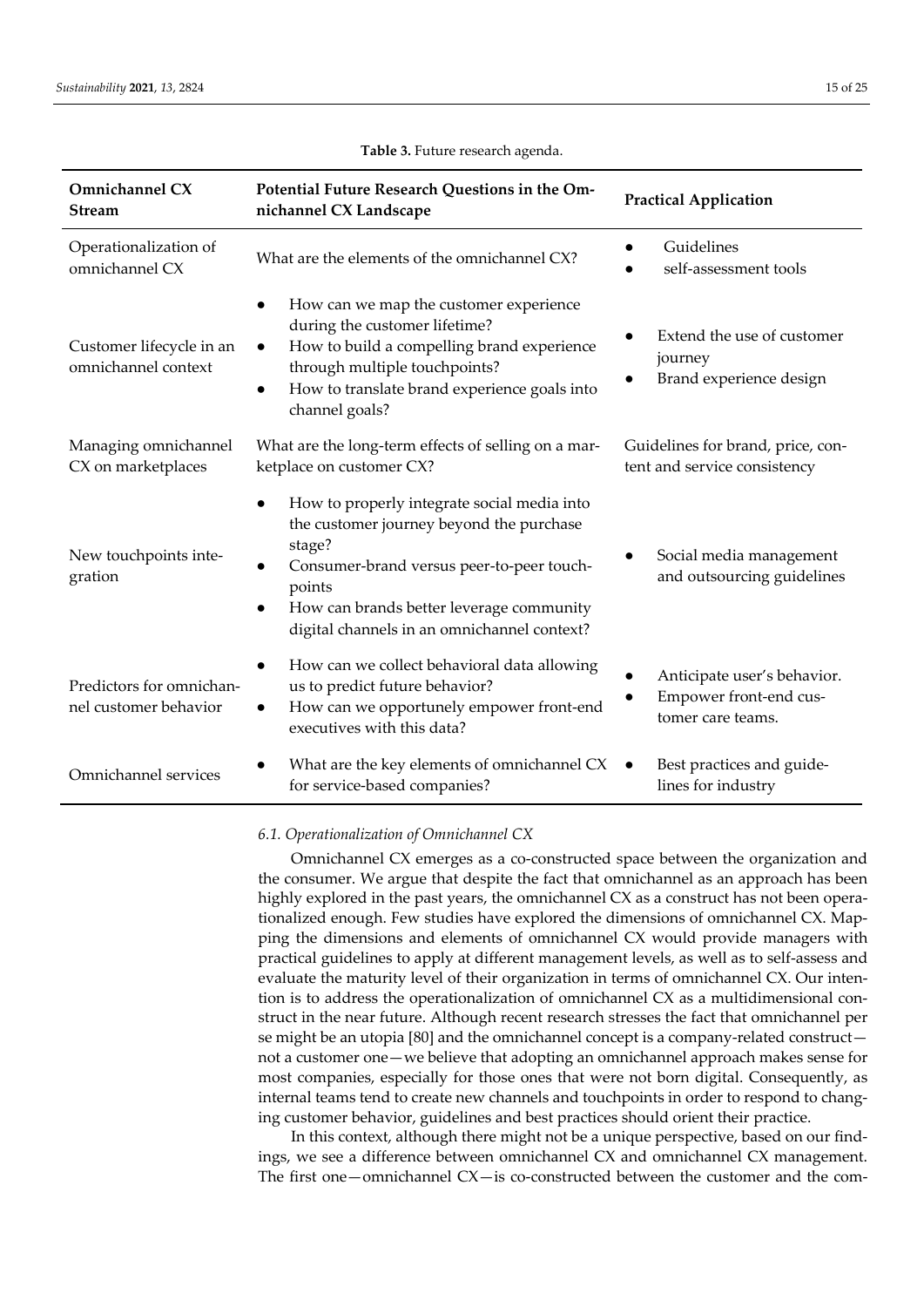pany, while the second one—omnichannel CX management—is a multidimensional construct. At some point in the future, once the maturity level of the companies in terms of CX will grow, the omnichannel variable will probably be included in the CX concept, meaning a true meaningful CX will be omnichannel. Therefore speaking about omnichannel CX will be redundant.

## *6.2. Customer Lifecycle in an Omnichannel Context*

As several scholars [9,34,38,46,47,59,61,71,81], we also call for longitudinal research on omnichannel CX. Most of the studies have been dedicated to the purchase intent while we see there is still a lack of foundations of the CX research on a medium and long term basis during the customer lifetime cycle, going beyond the purchase journey. In our view, the pre-purchase journey itself could be explored by addressing the pre-purchase behavior based on segmentation predictors, information search and previous experiences.

The post-purchase journey has been researched mainly in the context of customer complaints [39–42]. Nevertheless, we believe other research avenues related to the postpurchase journey could include customer segments evolution in time (or dynamic segmentation), cross‐channel orchestration, CX measurement in an omnichannel context. Moreover, gaining a better understanding on how to build a compelling brand experience in time through multiple touchpoints and how to translate brand experience goals into channel goals would inform both researchers and practitioners.

## *6.3. Managing Omnichannel CX on Marketplaces*

Building on this long term perspective of the customer lifecycle, a question that should resonate for both academia and practitioners is "What are the long-term effects of selling on a marketplace on customer CX?" None of the included papers explores the impact on omnichannel CX when retailers extend their channels to a marketplace. Data from the industry states that depending on the product category, the shopping journey can start in marketplaces such as Amazon rather than on search engines such as Google or directly on the brand's website. Only in the US market, up to 63% of the customers start their purchase journey on Amazon, while in Germany and Spain, 82% and 83% of searches start with Amazon respectively [82]. The challenge of selling and building a brand through a marketplace is increasing, yet the discussion is still open, for both practitioners and scholars, of whether this is a good decision. However, recent research finds that brand building on a marketplace works [83] but the impact on sales is category‐specific and it depends on retailer's assortment characteristics per category. We see this as an opportunity for fu‐ ture research to address the specific context of marketplaces in an omnichannel CX approach.

Local and international marketplaces (such as Amazon or eBay) represent an im‐ portant market share in several product categories purchase journeys, we see this as an important research opportunity. As other researchers agree [80] adding new sales channels through marketplaces is a specific context that makes it difficult to transfer existing knowledge from cross‐channel relationships to the marketplaces context. Difficulties emerge at different levels. First, a marketplace store is a shared space where the brand owner can not control websites attributes, the checkout process or even the customer re‐ lationship management, elements that impact the CX with the sales process. Second, usually marketplaces do not share customer data with the sellers, so it might be difficult for the store owner to even solve a short term need as to contact customers for CX research and even more difficult to engage into a omnichannel CX approach. Third, additional cross-channel challenges arise with elements like brand, price, content and service consistency. Therefore, we suggest that research in the future should consider the case of marketplaces as a research stream in an omnichannel context.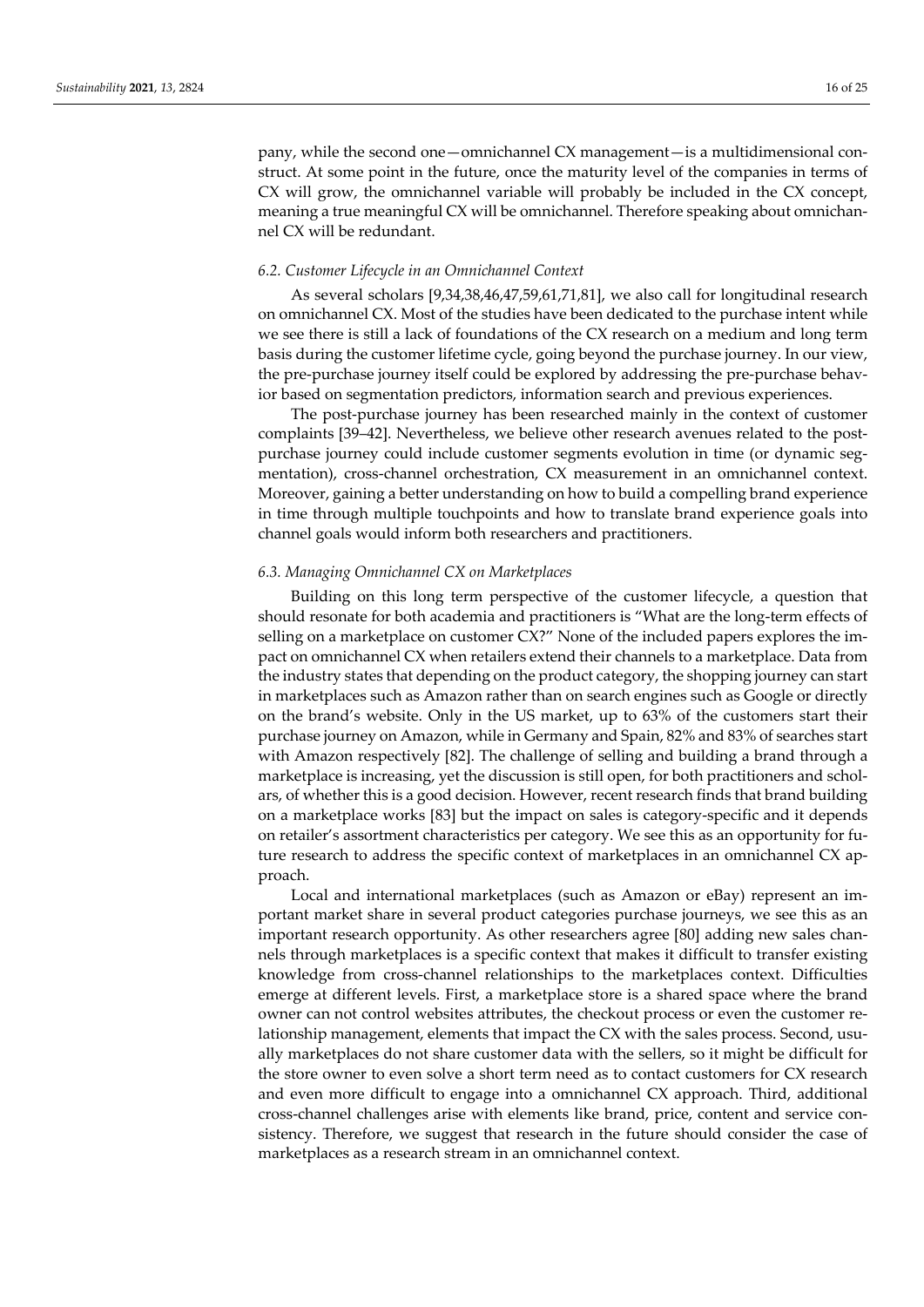### *6.4. New Touchpoints Integration*

In an omnichannel context, it is fundamental to broaden the channel scope by integrating multiple customer touchpoints [2]. In this perspective, a specific channel as the physical store can include more than one touchpoint: the physical space itself, a technol‐ ogy, and the sales or customer service executives. Moreover, the more the mobile technol‐ ogy is shaping the retailers' relationship with the customers, the more the industry moves to a phygital experience—that incorporates new touchpoints such as touchscreens, con‐ nected mirrors, NFC [51,52], QR codes [51] or interaction models as virtual expert and digital assistant [50]. Overall, incorporating new technologies in the physical store was found to positively impact the purchase intention [81]. As a result, new interaction types emerge such as adding voice to mobile applications, which creates a more natural but also more complex environment to interact with consumers. In this direction, Pagani et al. [77] findings show that adding voice to a platform has a counterintuitive effect and reduces the user's engagement with the brand. Merging digital and physical interactions in the customer journey and during the customer lifecycle is a continuous challenge in an omnichannel approach. As Dhebar [84] states, there is a need for an holistic perspective when it comes to customer experience including the totality of touchpoints and all stages of the customer relationship cycle.

In a SLR on omnichannel management, Lehrer and Jung [27] found that social media integration was rarely covered by the past research on omnichannel approach. With our SLR, four years after, we found this gap is still unleveraged. While companies often out‐ source the management of social media, research might suggest that it is preferable to integrate social media as relevant touchpoints throughout the customer lifecycle.

Moreover, given the fact that even another customer could be a touchpoint and the rise of user-generated content is adding complexity to the customer-brand relationship, new CX challenges arise. Therefore, consumer‐brand versus peer‐to‐peer touchpoints [85] should be addressed by further investigation. As we mentioned, only 6% of the 133 mapped touchpoints involved peer‐to‐peer interactions. Indeed, word of mouth (WOM) and electronic word of mouth (eWOM) are considered one of the most influential sources for decision‐making [86–88]. Hence, future research could address the role of the WOM and eWOM in an omnichannel context.

Moreover, we found no community digital channels being studied among the selected papers. Community channels like forums, blogs, YouTube or Vimeo allow a twoway communication between customers [89].

Finally, as stated in the descriptive review, little attention has been dedicated to call center integration. This might be explained by the fact that for marketing and management scholars there is not much interest in researching call center integration, disregarding its eventual importance for the industry.

## *6.5. Predictors for Omnichannel Customer Behavior*

Over the years, research has aimed to understand how companies can foster customers to adopt omnichannel behavior. For example, we might want to explore how to collect behavioral data allowing us to predict future omnichannel behavior or how to oppor‐ tunely empower front-end executives with this data in order to help them better shape the CX. From this perspective, future research should consider using objective data based on historical transactions with a company—as transactions data from customer credit cards [59]—and anonymized behavioral usage data from third party data sources such as Google Analytics or social media behavior.

## *6.6. Omnichannel Services*

As highlighted in the results of this review, only 28% of the included studies have approached CX in an omnichannel context with services. Omnichannel is still very related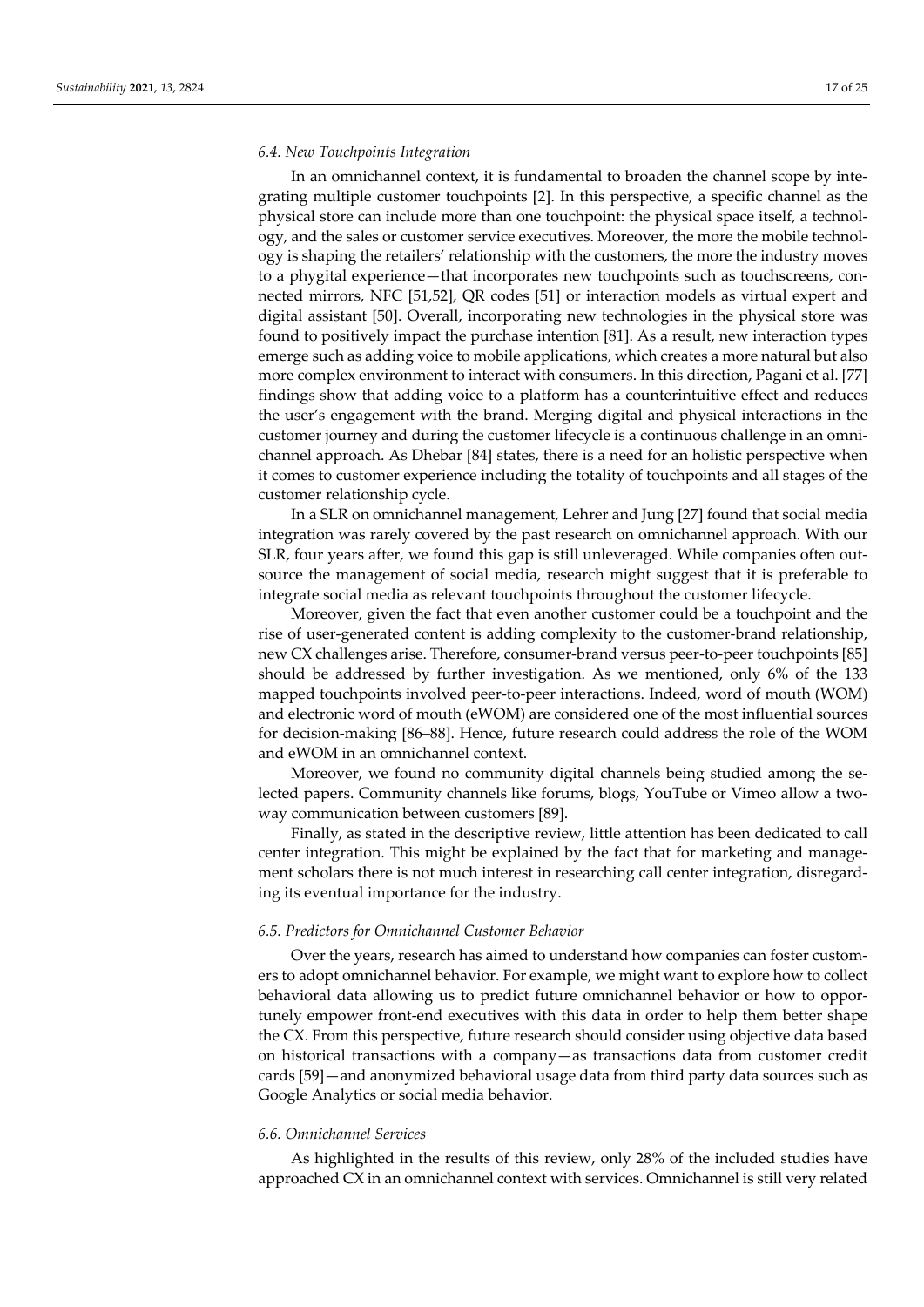to retailing. Nevertheless, in a context of servitization of the economy, we argue that service‐based business should embrace an omnichannel strategy as well. In this context, a major question to respond to is "What are the key elements of omnichannel CX for servicebased companies?"

## **7. Conclusions**

Omnichannel as a managerial approach for CX is here to stay. Organizations beyond retailing will embrace this strategy in order to maintain their competitiveness, deliver a seamless experience across-channels and ensure a sustainable future. Adopting a customer-centric business approach will require the entire organization to be articulated from inside out. Through the SLR, we identified the main research streams around the omnichannel CX, highlighted significant contributions and connected the dots between a fragmented body of knowledge. Moreover, by mapping the theoretical lenses different authors adopted to address specific topics, we aimed to make sense of these perspectives and foster an unified understanding of omnichannel CX. We also identified research gaps in this body of knowledge that we translated into a research agenda.

In the context of our findings, we understand the omnichannel CX as a co-created construct that arises during each interaction between a brand and a customer along the entire customer lifecycle, including all available touchpoints and channels where this interaction occurs.

In terms of managerial implications, these findings allow us to anticipate two main needs. First, the need to articulate omnichannel CX management based on interdisciplinary teams integrating marketing, management, technology, design, and social sciences capabilities. For instance, understanding customers to identify meaningful customer segments requires data analytics capabilities at the same level as it requires a behavioral and psychology background. As explained in the findings (Section 4), customer segmentation has become more sophisticated and goes far beyond the usage of sociodemographic data. Understanding customer behavior during the entire customer lifecycle will enrich this segmentation. Dynamic segmentation—meaning a process that evolves in time—will also allow managers to continuously adapt their strategies to changing customer behaviors.

Second, an omnichannel strategy requires the entire organization to adopt a customer-centric culture, requiring a strong organizational articulation where the human factor—not only customers (meaning all teams and ecosystem)—will be a fundamental axis.

Third, managers in service industries should also embrace omnichannel practices. As our findings show, omnichannel as an approach to CX is not a characteristic of retailing any more. The more companies from other industries will adopt it as a strategy, the more they will set new expectations on the market. Moreover, B2B managers should also consider adopting an omnichannel strategy. In an era where boundaries between social and professional life are more and more blurred, people expect to connect with brands in a similar way.

Fourth, creating new touchpoints does not always mean customers engage more with a brand. Therefore, managers should adopt an experimentation path informed by data. Tracking customer behavior and the responses to their business strategies will allow them to decide on an ongoing basis and adjust their tactics accordingly.

Finally, our future work intends to enhance this field by operationalizing the co-constructed concept of omnichannel CX. As organizations continue to add new channels and touchpoints allowing their customers to interact with the brand, articulating these inter‐ action spaces will require guidelines and best practices to adapt to each context.

**Author Contributions:** Conceptualization and methodology: C.G. and V.H.; SLR investigation; C.G., F.G.‐L.; writing—original draft preparation, C.G.; writing—review and editing, C.G., F.G.‐L., V.H.; supervision, V.H. All authors have read and agreed to the published version of the manu‐ script.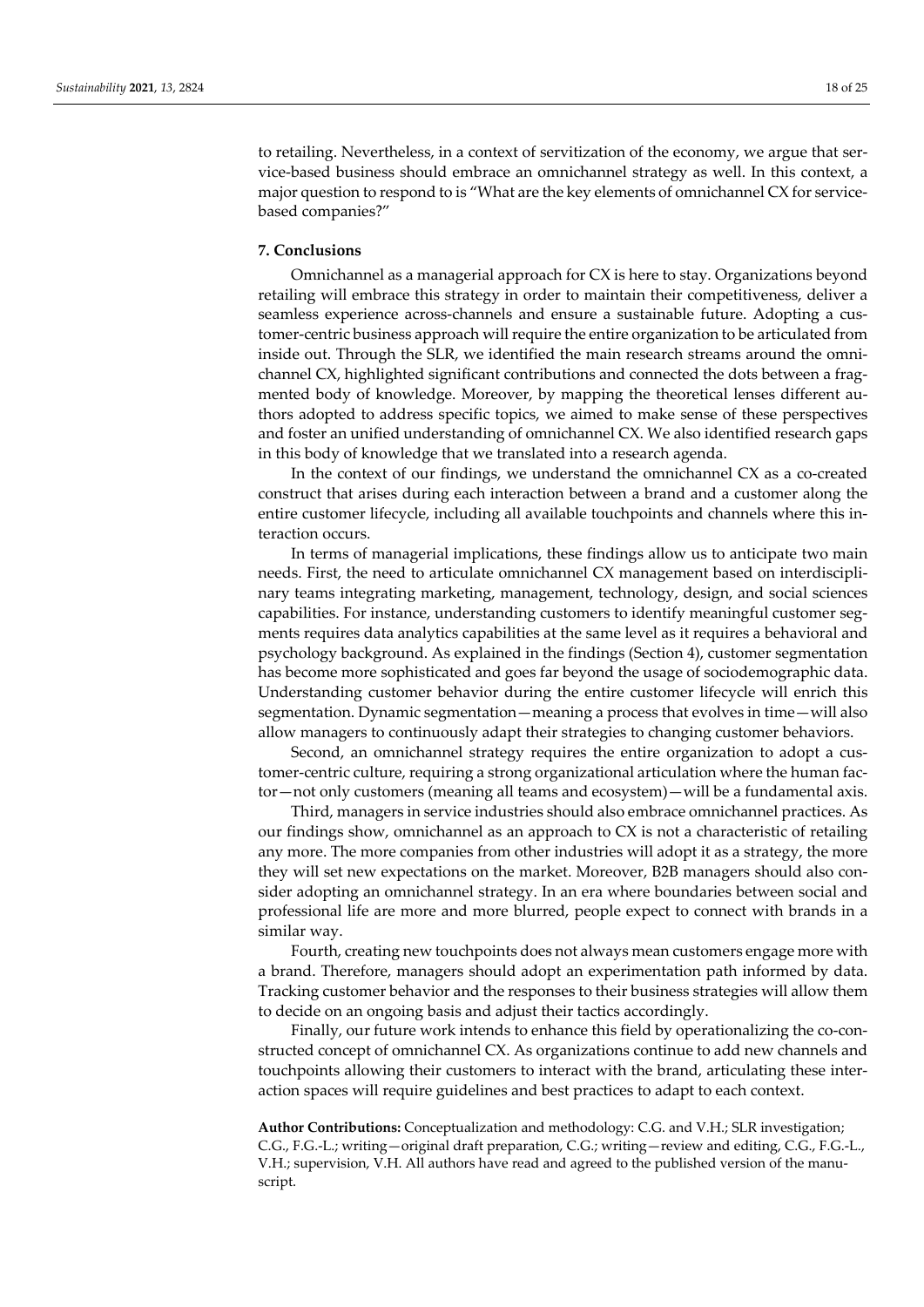**Funding:** This research was supported by the Fondecyt (Conicyt/ANID) Grant 1181162, and by the VRI Postdoctoral research Grant (Pontificia Universidad Católica de Chile).

**Informed Consent Statement:** Not applicable.

**Data Availability Statement:** Data sharing not applicable. No new data was created or analyzed in this study. Data sharing is not applicable to this article.

**Conflicts of Interest:** The authors declare no conflict of interest. The funders had no role in the design of the study; in the collection, analyses, or interpretation of data; in the writing of the manuscript, or in the decision to publish the results.

## **Appendix A**

| Year | <b>Authors</b>                                       | <b>Title</b>                                                                                                                                                 | Source                                                                                   | Reference |
|------|------------------------------------------------------|--------------------------------------------------------------------------------------------------------------------------------------------------------------|------------------------------------------------------------------------------------------|-----------|
| 2014 | Ervasti, M., Isomursu, M.,<br>Mäkelä, S.-M.          | Enriching Everyday Experience with a<br>Digital Service: Case Study in Rural Retail Bled eConference 2014<br>Store                                           |                                                                                          | $[48]$    |
| 2014 | Taylor, D.G., Levin, M.                              | Predicting mobile app usage for purchas-<br>ing and information-sharing                                                                                      | International Journal of<br>Retail & Distribution<br>Management                          | $[37]$    |
| 2015 | Demko-Rihter, J., ter Halle,<br>L.                   | Revival of high street retailing-the<br>added value of shopping apps                                                                                         | Amfiteatru Economic                                                                      | $[49]$    |
| 2015 | Peltola, S., Vainio, H.,<br>Nieminen, M.             | Key factors in developing omnichannel<br>customer experience with finnish retailers on HCI in Business                                                       | <b>International Conference</b>                                                          | $[43]$    |
| 2015 | Herhausen D., Binder J.,<br>Schoegel M., Herrmann A. | Integrating Bricks with Clicks: Retailer-<br>Level and Channel-Level Outcomes of<br>Online-Offline Channel Integration                                       | Journal of Retailing                                                                     | $[59]$    |
| 2016 | Parise, S., Guinan, P.J.,<br>Kafka, R.               | Solving the crisis of immediacy: How dig-<br>ital<br>technology can transform the customer<br>experience                                                     | <b>Business Horizons</b>                                                                 | $[50]$    |
| 2016 | Juaneda-Ayensa, E., Mos-                             | Omnichannel Customer Behavior: Key<br>Drivers of Technology Acceptance and<br>quera, A., Sierra Murillo, Y. Use and Their Effects on Purchase Inten-<br>tion | Frontiers in Psychology                                                                  | [8]       |
| 2016 | Bernon, M., Cullen J.,<br>Gorst, J.                  | Online retail returns management: Inte-<br>gration within an omni-channel<br>distribution context                                                            | International Journal of<br>Physical Distribution &<br>Logistics Management              | $[54]$    |
| 2016 | Hübner, A., Kuhn, H., Wol-<br>lenburg, J.            | Last mile fulfilment and distribution in<br>omni-channel grocery retailing: A strate-<br>gic planning framework                                              | International Journal of<br>Retail & Distribution<br>Management                          | $[7]$     |
| 2017 | Zagel, C., Niels, A., Boden-<br>dorf, F.             | Using Smartphones for Information Re-<br>trieval in Omnichannel Scenarios-As-<br>sessing the Effectiveness of Technological<br>Triggers                      | AHFE 2016 International<br>Conference on The Hu-<br>man Side of Service En-<br>gineering | $[51]$    |
| 2017 | Pascoe, M., Wright, O.,<br>Winzar, H.                | Using best-worst scaling to reveal per-<br>ceived relative importance of website at-<br>tributes                                                             | Asia Pacific Journal of<br>Marketing<br>and Logistics                                    | $[90]$    |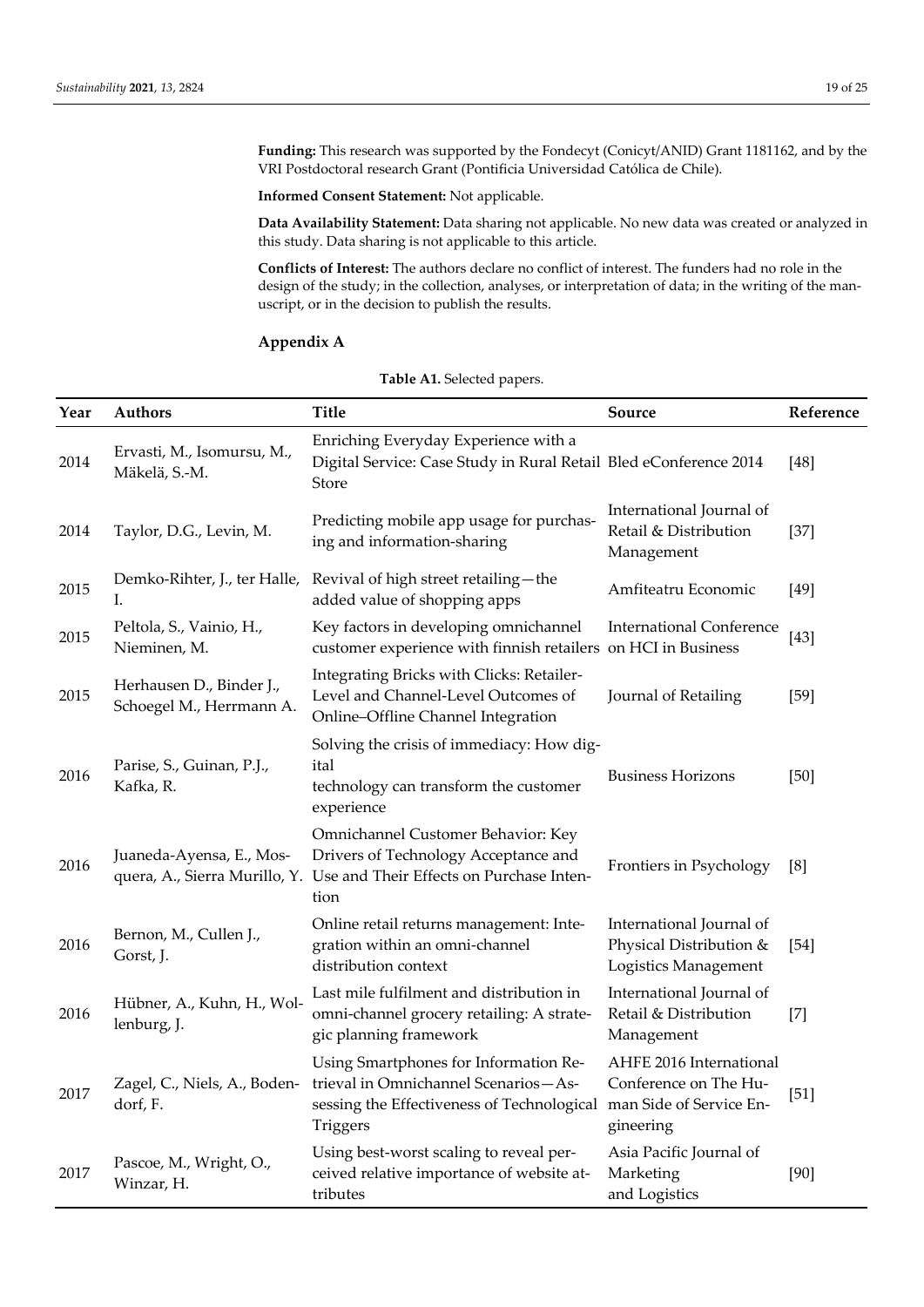| 2017 | Rajan, C.R., Swaminathan,<br>T. N., Pavithra, M.R.                                                | Key Drivers of Purchase Intent by Indian<br>Consumers in Omni-Channel Shopping                                                                                                                                 | Indian Journal of Mar-<br>keting                                                                          | $[91]$ |
|------|---------------------------------------------------------------------------------------------------|----------------------------------------------------------------------------------------------------------------------------------------------------------------------------------------------------------------|-----------------------------------------------------------------------------------------------------------|--------|
| 2017 | Frasquet, M., Miquel, M.J.,<br>Mollá, A.                                                          | Complaining at the Store or Through So-<br>cial Media: The Influence of the Purchase<br>Channel, Satisfaction, and Commitment                                                                                  | <b>International Conference</b><br>in Advances in National<br><b>Brand and Private Label</b><br>Marketing | $[39]$ |
| 2017 | Carnein, M., Heuchert, M.,<br>Homann, L., Trautmann,<br>H., Vossen, G., Becker, J.,<br>Kraume, K. | Towards Efficient and Informative Omni-<br>Channel Customer Relationship Manage-<br>ment                                                                                                                       | <b>International Conference</b><br>on Conceptual Modeling                                                 | [35]   |
| 2017 | Wetzlinger, W., Auinger,<br>A., Kindermann, H., Schön-<br>berger, W.                              | Acceptance of Personalization in Omni-<br>channel Retailing                                                                                                                                                    | <b>International Conference</b><br>on HCI in Business, Gov-<br>ernment, and Organiza-<br>tions            | $[70]$ |
| 2017 | Murfield, M., Christopher,<br>A. B., Rutner, P., Thomas,<br>R.                                    | Investigating logistics service quality in<br>omni-channel retailing                                                                                                                                           | International Journal of<br>Physical Distribution &<br>Logistics Management                               | $[55]$ |
| 2017 | Saghiri, S., Wilding, R.,<br>Mena, C., Bourlakis, M.                                              | Toward a three-dimensional framework<br>for omni-channel                                                                                                                                                       | Journal of Business Re-<br>search                                                                         | $[53]$ |
| 2017 | Huré, E., Picot-Coupey, K.,<br>Ackermann, C.-L.                                                   | Understanding omni-channel shopping<br>value: A mixed-method study                                                                                                                                             | Journal of Retailing and<br><b>Consumer Services</b>                                                      | $[62]$ |
| 2017 | Kumar, V., Rajan, B.,<br>Gupta, S., Dalla, Pozza I.                                               | Customer engagement in service                                                                                                                                                                                 | Journal of the Academy<br>of Marketing Science                                                            | [60]   |
| 2017 | Mahrous, A., Hassan, S.S.                                                                         | Achieving Superior Customer Experience:<br>An Investigation of Multichannel Choices Journal of Travel Re-<br>in the Travel and Tourism Industry of an<br><b>Emerging Market</b>                                | search                                                                                                    | $[34]$ |
| 2017 | Kaczorowska-Spychalska<br>D.                                                                      | Consumer perspective of omnichannel<br>commerce                                                                                                                                                                | Management: The Jour-<br>nal of University of<br>Zielona Góra                                             | $[57]$ |
| 2017 | Lee, S., Lim, T.-S.                                                                               | Retailer's Innovative Differentiation<br>Method Based on Customer Experience:<br>Focusing Mediating Effect of Omni-chan-<br>nel Shopper Type                                                                   | Quality Innovation Pros-<br>perity                                                                        | $[45]$ |
| 2017 | Kim, E., Park, M.-C., Lee, J.                                                                     | Determinants of the intention to use Buy-<br>Online, Pickup In-Store (BOPS): The mod- Telematics and Informat-<br>erating effects of situational factors and<br>product type                                   | ics                                                                                                       | $[74]$ |
| 2018 | Li, Y., Liua, H., Limb,<br>E.T.K., Goh, J.M., Yanga, F.,<br>Lee M.K.O                             | Customer's reaction to cross-channel inte-<br>gration in omnichannel retailing: The me- Decision Support Sys-<br>diating roles of retailer uncertainty, iden- tems<br>tity attractiveness, and switching costs |                                                                                                           | [81]   |
| 2018 | Wang, N.                                                                                          | Channel integration quality, perceived<br>Shen, X.-L., Li Y.-J., Sun, Y., fluency and omnichannel service usage:<br>The moderating roles of internal and ex-<br>ternal usage experience                        | Decision Support Sys-<br>tems                                                                             | $[9]$  |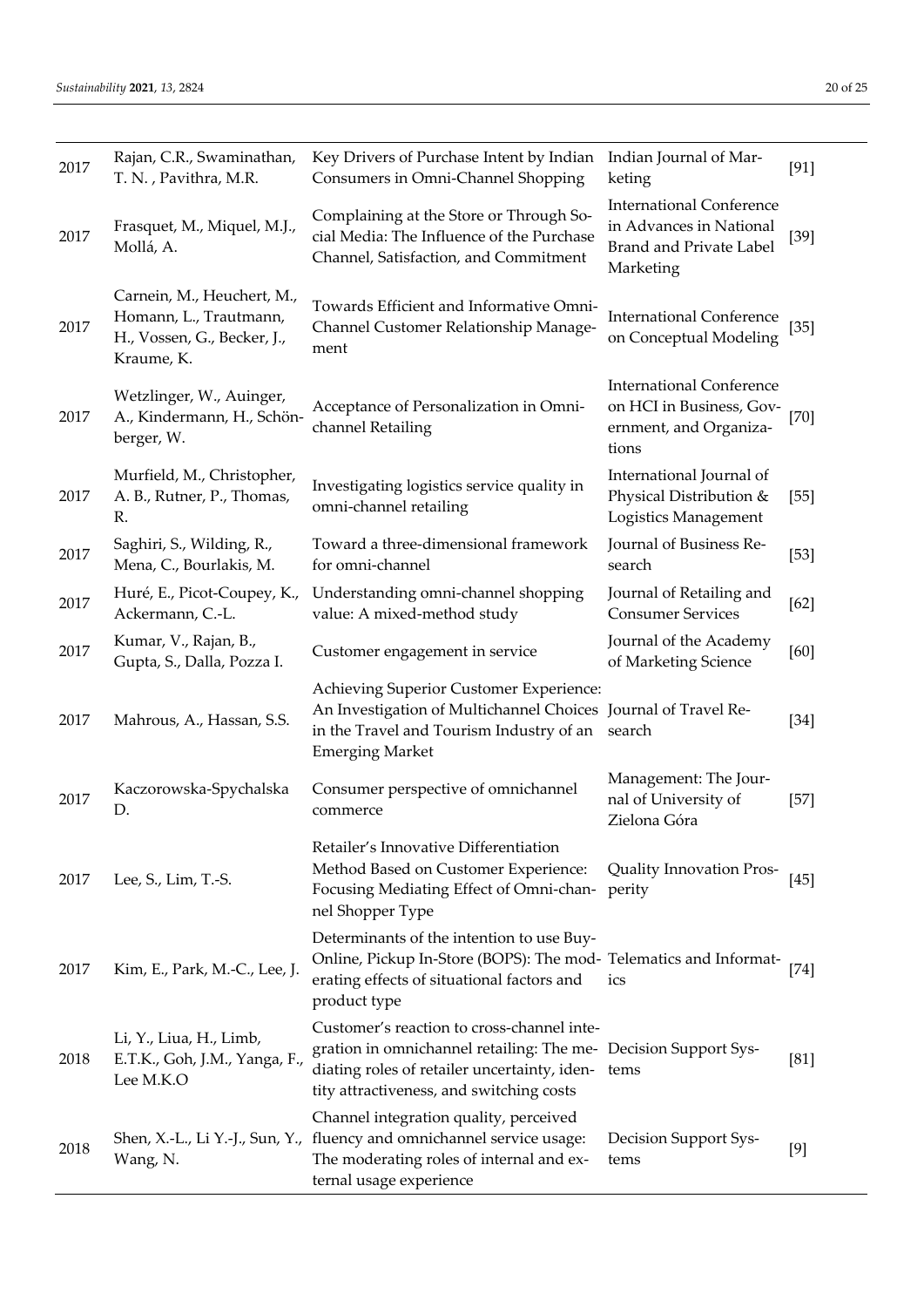| 2018 | Belghiti, S., Ochs, A., Lem-<br>oine, J.-F., Badot, O.                              | The Phygital Shopping Experience: An<br>Attempt at Conceptualization and Empir-<br>ical Investigation                                                                                     | Developments in Mar-<br>keting Science: Proceed-<br>ings of the<br>Academy of Marketing<br>Science | $[52]$ |
|------|-------------------------------------------------------------------------------------|-------------------------------------------------------------------------------------------------------------------------------------------------------------------------------------------|----------------------------------------------------------------------------------------------------|--------|
| 2018 | Xiao, L., Guo, Z.,<br>D'Ambra, J.                                                   | Benefit-based O2O commerce segmenta-<br>tion: a means-end chain approach                                                                                                                  | Electronic Commerce Re-<br>search                                                                  | $[47]$ |
| 2018 | Zhang, M., Ren, C., Wang,<br>G.A., He, Z.                                           | The impact of channel integration on con-<br>sumer responses in omnichannel retail-<br>ing: The mediating effect of consumer<br>empowerment                                               | Electronic Commerce Re-<br>search and Applications                                                 | [61]   |
| 2018 | Wang, Y.J., Capon, N.,<br>Wang, V.L., Guo, C.                                       | Building industrial brand equity on re-<br>source advantage                                                                                                                               | <b>Industrial Marketing</b><br>Management                                                          | $[30]$ |
| 2018 | Komulainen, H.,<br>Makkonen, H.                                                     | Customer experience in omni-channel<br>banking services                                                                                                                                   | Journal of Financial Ser-<br>vices Marketing                                                       | $[31]$ |
| 2018 | Barwitz, N., Maas, P.                                                               | Understanding the Omnichannel Cus-<br>tomer Journey:<br>Determinants of Interaction Choice                                                                                                | Journal of Interactive<br>Marketing                                                                | $[32]$ |
| 2018 | Rosenmayer, A.,<br>McQuilken, L.,<br>Robertson, N., Ogden S.                        | Omni-channel service failures and recov-<br>eries: refined typologies using Facebook<br>complaints                                                                                        | Journal of Services Mar-<br>keting                                                                 | $[42]$ |
| 2018 | Mosquera, A., Olarte-Pas-<br>cual, C., Juaneda-Ayensa,<br>E.,<br>Sierra Murillo, Y. | The role of technology in an omnichannel<br>physical store. Assessing the moderating<br>effect of gender                                                                                  | Spanish Journal of Mar-<br>keting                                                                  | $[92]$ |
| 2019 | Ribamar Siqueira Jr, J., Gar-<br>cía Peña, N., ter Horst E.,<br>Molina, G.          | Spreading the Word: How Customer Ex-<br>perience in a Traditional Retail Setting In- Electronic Commerce Re-<br>fluences Consumer Traditional and Elec-<br>tronic Word-of-mouth Intention | search and Applications                                                                            | $[93]$ |
| 2019 | Lee, Z.W.Y, Chan, T.K.H.,<br>Chong A.Y.-L., Thadani,<br>D.R.                        | Customer engagement through omni-<br>channel retailing: The effects of channel<br>integration quality                                                                                     | <b>Industrial Marketing</b><br>Management                                                          | $[94]$ |
| 2019 | Hossain, T.M.T., Akter, S.,<br>Kattiyapornpong, U.,<br>Dwivedi, Y.                  | Reconceptualizing Integration Quality<br>Dynamics for Omnichannel Marketing                                                                                                               | <b>Industrial Marketing</b><br>Management                                                          | $[22]$ |
| 2019 | Rebaque-Rivas, P., Gil-<br>Rodríguez, E.                                            | Adopting an Omnichannel Approach to<br>Improve User Experience in Online En-<br>rolment at an E-learning University                                                                       | <b>International Conference</b><br>on Human-Computer In-[36]<br>teraction                          |        |
| 2019 | Xu, X., Jackson, J.E.                                                               | Examining customer channel selection in-<br>tention in the omni-channel retail envi-<br>ronment                                                                                           | International Journal of<br><b>Production Economics</b>                                            | $[68]$ |
| 2019 | Kim, R.B., Matsui, T.,<br>Park, J., Okutani, T.                                     | Perceived Consumer Value of Omni-<br>Channel Service Attributesin Japan and<br>Korea                                                                                                      | Inzinerine Ekonomika-<br><b>Engineering Economics</b>                                              | $[78]$ |
| 2019 | Pagani, M., Racat, M.,<br>Hofacker, C.F.                                            | Adding Voice to the Omnichannel and<br>How that Affects Brand Trust                                                                                                                       | Journal of Interactive<br>Marketing                                                                | $[77]$ |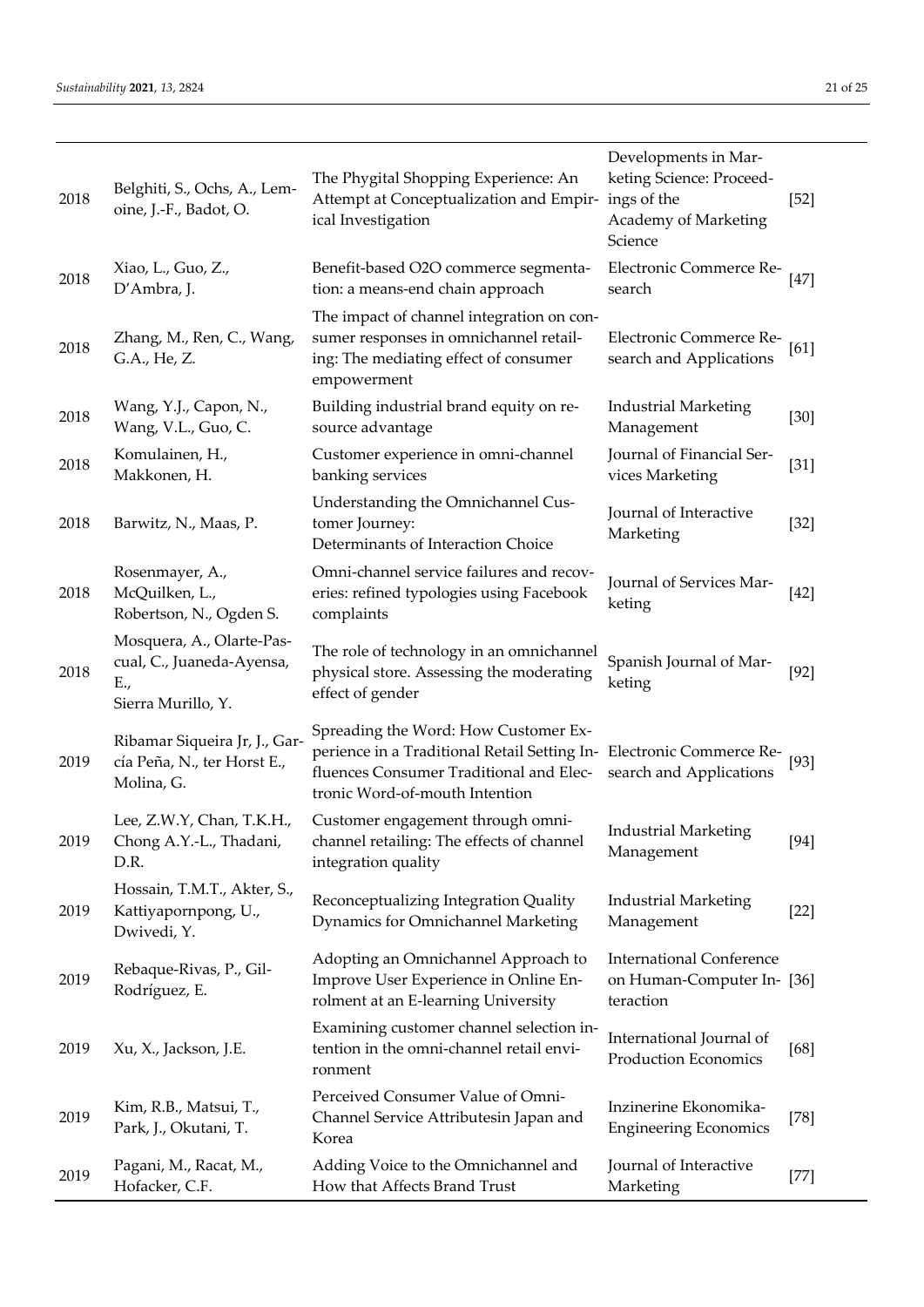| 2019 | Costa e Silva, S., Carvalho<br>Martins, C., de Sousa, J.M.                                        | Omnichannel approach: Factors affecting Journal of Marketing<br>consumer acceptance                                                                   | Channels                                                | $[71]$ |
|------|---------------------------------------------------------------------------------------------------|-------------------------------------------------------------------------------------------------------------------------------------------------------|---------------------------------------------------------|--------|
| 2019 | Herhausen, D.,<br>Kleinlercher, K., Verhoef,<br>P.C., Emrich, O., Rudolph,<br>Т.                  | Loyalty Formation for Different Customer<br>Journey Segments                                                                                          | Journal of Retailing                                    | $[46]$ |
| 2019 | ani, C.                                                                                           | Frasquet, M., Ieva, M., Zili- Understanding complaint channel usage<br>in multichannel retailing                                                      | Journal of Retailing and<br><b>Consumer Services</b>    | $[40]$ |
| 2019 | Lee, Y., Cheon, H.                                                                                | A Study on the Factors Affecting the User<br>Intention of Omnichannel Shopping<br>Based on Information Technology                                     | Proceedings of ICEBA<br>2019                            | $[56]$ |
| 2019 | Orús, C., Gurrea, R., Ibá-<br>ñez-Sánchez, S.                                                     | The impact of consumers' positive online<br>recommendations on the omnichannel<br>webrooming experience                                               | Spanish Journal of Mar-<br>keting                       | $[43]$ |
| 2020 | Shi, S., Wang, Y., Chen, X.,<br>Zhang, Q.                                                         | Conceptualization of omnichannel cus-<br>tomer experience and its impact on shop-<br>ping intention: A mixed-method ap-<br>proach                     | International Journal of<br>Information Manage-<br>ment | $[58]$ |
| 2020 | Miquel-Romero, M.-J.,<br>Frasquet, M., Molla-De-<br>scals, A.                                     | The role of the store in managing post<br>purchase complaints for omnichannel<br>shoppers                                                             | Journal of Business Re-<br>search                       | $[41]$ |
| 2020 | Flavián, C., Gurrea, R.,<br>Orús C.                                                               | Combining channels to make smart pur-<br>chases: The role of webrooming and<br>showrooming                                                            | Journal of Retailing and<br><b>Consumer Services</b>    | $[10]$ |
| 2020 | Shakir, Goraya M.A.,<br>Zhu J., Akram, M.S.,<br>Mahmud, Akhter Shareef,<br>Malik, A., Bhatti Z.A. | The impact of channel integration on con-<br>sumers' channel preferences: Do show-<br>rooming and webrooming behaviors mat- Consumer Services<br>ter? | Journal of Retailing and                                | $[38]$ |
| 2020 | Barwitz, N.                                                                                       | The relevance of interaction choice: Cus-<br>tomer preferences and willingness to pay                                                                 | Journal of Retailing and<br><b>Consumer Services</b>    | $[33]$ |

## **References**

- 1. Sorescu, A.; Frambach, R.; Singh, J.; Rangaswamy, A.; Bridges, C. Innovations in Retail Business Models. *J. Retail*. **2011**, *87*, 3– 16.
- 2. Verhoef, P.C.; Kannan, P.K.; Inman, J.J. From Multi-Channel Retailing to Omni-Channel Retailing. Introduction to the Special Issue on Multi‐Channel Retailing. *J. Retail*. **2015**, *91*, 174–181.
- 3. Berman, B. Flatlined: Combatting the death of retail stores. *Bus. Horiz.* **2019**, *62*, 75–82.
- 4. Huuhka, A.; Laaksonen, M.; Laaksonen, P. The evolution of new systemic forms in retailing and digital business. *Contrib. Int. Bus. Acta Wasaensia* **2014**, *303*, 239–249.
- 5. World Health Organization (WHO). Available online: https://www.who.int/emergencies/diseases/novel-coronavirus-2019/ (accessed on 28 December 2020).
- 6. Business Insider 2020. Available online: https://www.businessinsider.com/shopifys‐director‐of‐retail‐helps‐brick‐and‐mortar‐ retailers‐thrive‐2020‐10 (accessed on 24 December 2020).
- 7. Hübner, A.; Kuhn, H.; Wollenburg, J. Last mile fulfilment and distribution in omni-channel grocery retailing. A strategic planning framework. *Int. J. Retail Distrib. Manag*. **2016**, *44*, 228–247.
- 8. Juaneda‐Ayensa, E.; Mosquera, A.; Sierra Murillo, Y. Omnichannel Customer Behavior: Key Drivers of Technology Acceptance and Use and Their Effects on Purchase Intention. *Front. Psychol*. **2016**, *7*, 1117.
- 9. Shen, X.-L.; Li, Y.-J.; Sun, Y.; Wang, N. Channel integration quality, perceived fluency and omnichannel service usage: The moderating roles of internal and external usage experience. *Decis. Support Syst*. **2018**, *109*, 61–73.
- 10. Flavián, C.; Gurrea, R.; Orús, C. Combining channels to make smart purchases: The role of webrooming and showrooming. *J. Retail. Consum. Serv*. **2020**, *52*, 101923.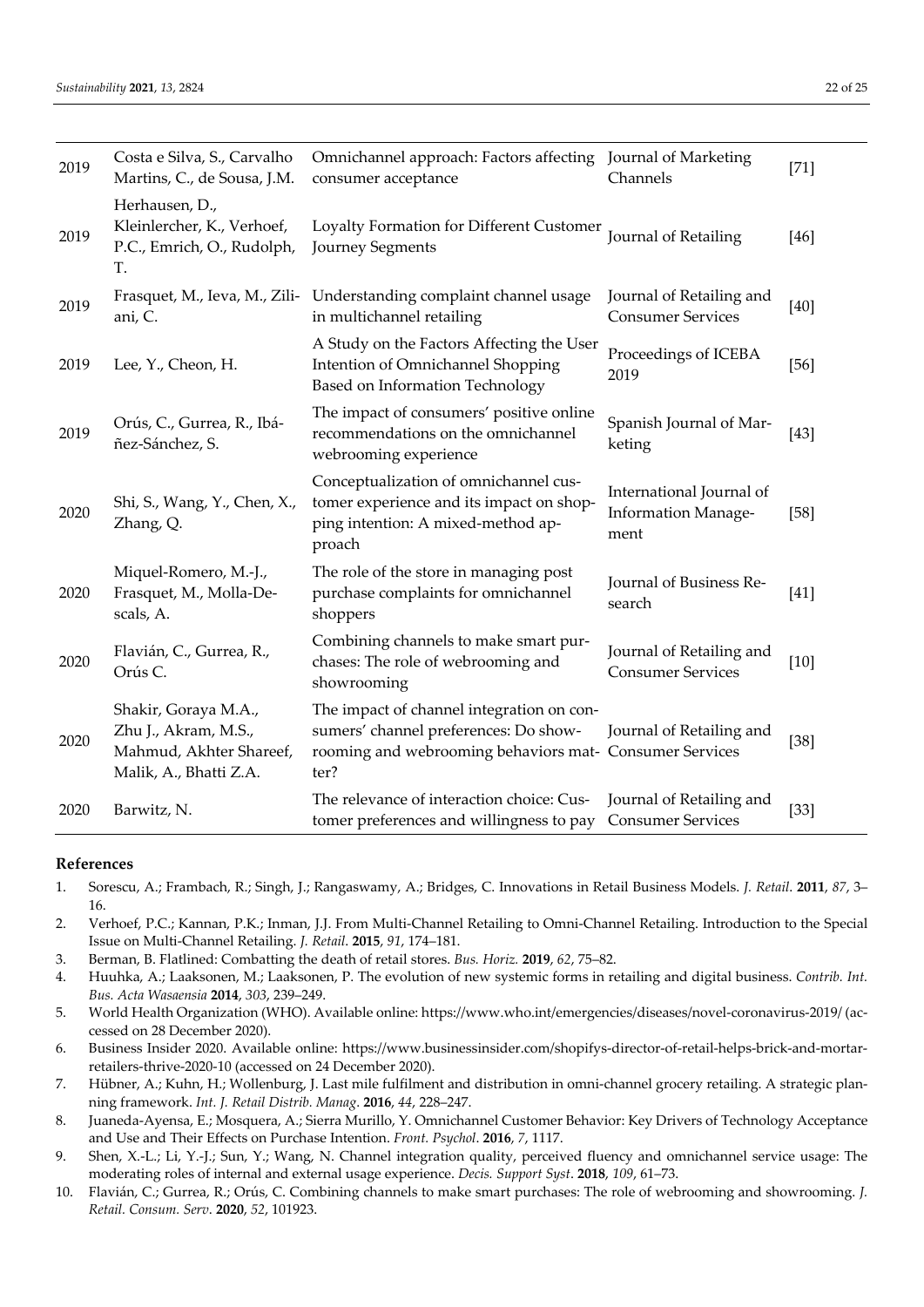- 11. Thaichon, P.; Phau, I.; Weaven, S. Moving from multi‐channel to Omni‐channel retailing: Special issue introduction. *J. Retail. Consum. Serv*. **2020**, doi:10.1016/j.jretconser.2020.102311.
- 12. Lazaris, C.; Vrechopoulos, A. From Multichannel to "Omnichannel" Retailing: Review of the Literature and Calls for Research. In Proceedings of the 2nd International Conference on Contemporary Marketing Issues (ICCMI), Athens, Greece, 18–20 June 2014; p. 6.
- 13. Becker, L.; Jaakkola, E.L. Customer experience: Fundamental premises and implications for research. *J. Acad. Mark. Sci.* **2020**, *48*, 630–648.
- 14. Bascur, C.; Rusu, C. Customer Experience in Retail: A Systematic Literature Review. *Appl. Sci.* **2020**, *10*, 7644.
- 15. Lemon, K.; Verhoef, P. Understanding customer experience throughout the customer journey. *J. Mark*. **2016**, *80*, 69–96.
- 16. Spychalska‐Wojtkiewicz, M. The Relation between Sustainable Development Trends and Customer Value Management. *Sus‐ tainability* **2020**, *12*, 5496.
- 17. Signori, P.; Gozzo, I.; Flint, D.; Milfeld, T.; Satinover Nichols, B. Sustainable Customer Experience: Bridging Theory and Practice, The Synergy of Business Theory and Practice. In *Palgrave Studies in Cross‐Disciplinary Business Research, in Association with Eu‐ roMed Academy of Business*; Palgrave Macmillan, Cham., Switzerland, 2019.
- 18. Kitchenham, B.; Brereton, P. A systematic review of systematic review process research in software engineering. *Inf. Softw. Technol*. **2013**, *55*, 2049–2075.
- 19. Snyder, H. Literature review as a research methodology: An overview and guidelines. *J. Bus. Res*. **2019**, *104*, 333–339.
- 20. Williams, R.I., Jr.; Clark, L.A.; Clark, W.R.; Raffo, D.M. Re‐examining systematic literature review in management research: Additional benefits and execution protocols. *Eur. Manag. J*. **2020**, in press.
- 21. Paré, G.; Trudel, M.‐C.; Jaana, M.; Kitsiou, S. Synthesizing information systems knowledge: A typology of literature reviews. *Inf. Manag*. **2015**, *52*, 183–199.
- 22. Hossain, T.M.T.; Akter, S.; Kattiyapornpong, U.; Dwivedi, Y. Reconceptualizing Integration Quality Dynamics for Omnichannel Marketing. *Ind. Mark. Manag*. **2019**, *87*, 225–241.
- 23. Picek, R.; Peras, D.; Mekovec, R. Opportunities and challenges of applying omnichannel approach to contact center. In Proceed‐ ings of the 2018 4th IEEE International Conference on Information Management (ICIM), Oxford, UK, 25–27 May 2018; pp. 231– 235.
- 24. Popa, I.D.; Dabija, D.-C.; Grant, D.B. Exploring omnichannel retailing differences and preferences among consumer generations. In *Applied Ethics for Entrepreneurial Success: Recommendations for the Developing World*; Văduva, S., Fotea, I.Ş., Vaduva, L.P., Wilt, R., Eds.; Springer Proceedings in Business and Economics; Springer Nature Switzerland AG: Cham, Switzerland, 2019.
- 25. Cai, Y.‐J.; Lo, C.K.Y. Omni‐channel management in the new retailing era: A systematic review and future research agenda. *Int. J. Prod. Econ*. **2020**, *229*, 107729.
- 26. Akter, S.; Hossain, M.H.; Lu, S.; Aditya, S.; Hossain, T.M.T.; Kattiyapornpong, U. Does Service Quality Perception in Omnichannel Retailing Matter? A Systematic Review and Agenda for Future Research. In *Exploring Omnichannel Retailing*; Springer Nature Switzerland: Cham, Switzerland, 2019; pp. 71–97.
- 27. Lehrer, C.; Jung, R. Channel integration towards omnichannel management: A literature review. In Proceedings of the Pacific Asia Conference on Information Systems (PACIS), Chiayi, Taiwan, 27 June–1 July 2016.
- 28. João, B.N.; Pastore, R. Research in omnichannel retail: A systematic review and quantitative content analysis. *Braz. J. Mark.* **2019**, *18*, 154–176.
- 29. Braun, V.; Clarke, V. Using thematic analysis in psychology. *Qual. Res. Psychol*. **2006**, *3*, 77–101.
- 30. Wang, Y.; Capon, N.; Wang, V.L.; Guo, C. Building industrial brand equity on resource advantage. *Ind. Mark. Manag*. **2018**, *72*, 4–16.
- 31. Komulainen, H.; Makkonen, H. Customer experience in omni‐channel banking services. *J. Financ. Serv. Mark*. **2018**, *23*, 190–199.
- 32. Barwitz, N.; Maas, P. Understanding the Omnichannel Customer Journey: Determinants of Interaction Choice. *J. Interact. Mark.* **2018**, *43*, 116–133.
- 33. Barwitz, N. The relevance of interaction choice: Customer preferences and willingness to pay. *J. Retail. Consum. Serv*. **2020**, *53*, 101953.
- 34. Mahrous, A.A.; Hassan, S.S. Achieving Superior Customer Experience: An Investigation of Multichannel Choices in the Travel and Tourism Industry of an Emerging Market. *J. Travel Res*. **2017**, *56*, 1049–1064.
- 35. Carnein, M.; Heuchert, M.; Homann, L.; Trautmann, H.; Vossen, G.; Becker, J.; Kraume, K. Towards Efficient and Informative Omni-Channel Customer Relationship Management. In Proceedings of the ER 2017 Workshops, Valencia, Spain, 6–9 November 2017; LNCS 10651, pp. 69–78.
- 36. Rebaque‐Rivas, P.; Gil‐Rodríguez, E. Adopting an Omnichannel Approach to Improve User Experience in Online Enrolment at an E‐learning University. In Proceedings of the HCII 2019, Orlando, FL, USA, 26–31 July 2019; CCIS 1034, pp. 115–122.
- 37. Taylor, D.G.; Levin, M. Predicting mobile app usage for purchasing and information‐sharing. *Int. J. Retail aDistrib. Manag*. **2014**, *42*, 759–774.
- 38. Goraya, M.A.S.; Zhu, J.; Akram, M.S.; Shareef, M.A.; Malik, A.; Bhatti, Z.A. The impact of channel integration on consumers' channel preferences: Do showrooming and webrooming behaviors matter? *J. Retail. Consum. Serv*. **2020**, doi:10.1016/j.jretcon‐ ser.2020.102130.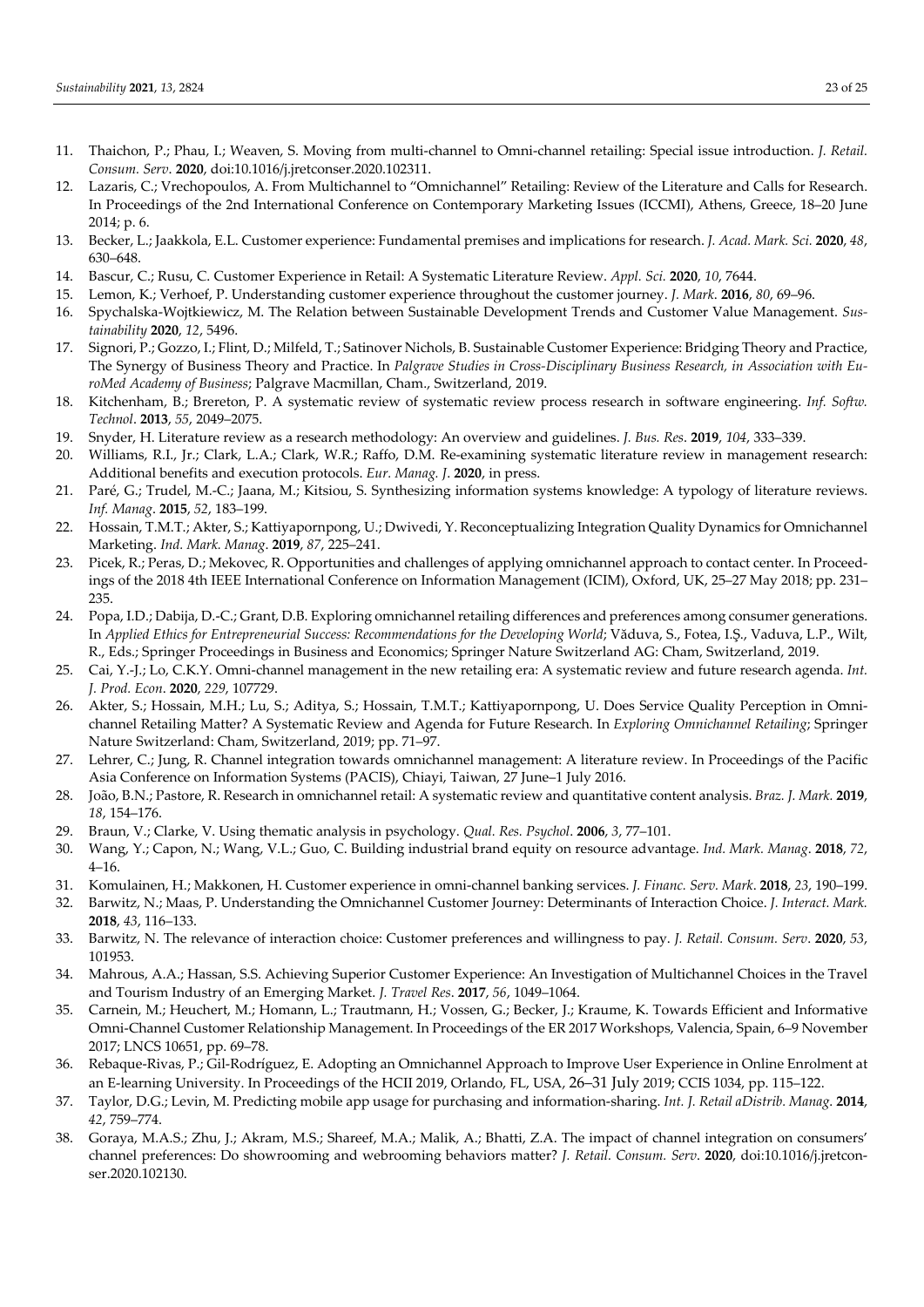- 39. Frasquet, M.; Miquel, M.J.; Mollá, A. Complaining at the Store or Through Social Media: The Influence of the Purchase Channel, Satisfaction, and Commitment. In *Advances in National Brand and Private Label Marketing*; Springer International Publishing: Cham, Switzerland, 2017.
- 40. Frasquet, M.; Ieva, M.; Ziliani, C. Understanding complaint channel usage in multichannel retailing. *J. Retail. Consum. Serv.* **2019**, *47*, 94–103.
- 41. Miquel-Romero, M.-J.; Frasquet, M.; Molla-Descals, A. The role of the store in managing postpurchase complaints for omnichannel shoppers. *J. Bus. Res*. **2020**, *109*, 288–296.
- 42. Rosenmayer, A.; McQuilken, L.; Robertson, N.; Ogden, S. Omni‐channel service failures and recoveries: Refined typologies using Facebook complaints. *J. Serv. Mark*. **2018**, *32*, 269–285.
- 43. Peltola, S.; Vinio, H.; Nieminen, M. Key factors in developing omnichannel customer experience with finnish retailers. In *HCIB*; Springer International Publishing: Cham, Switzerland, 2015; pp. 335–346.
- 44. Orús, C.; Gurrea, R.; Ibáñez‐Sánchez, S. The impact of consumer's positive online recommendations on the omnichannel webrooming experience. *Span. J. Mark*. **2019**, ESIC ahead‐of‐print.
- 45. Lee, S.; Lim, T.‐S. Retailer's Innovative Differentiation Method Based on Customer Experience: Focusing Mediating Effect of Omni‐channel Shopper Type. *Qual. Innov. Prosper./Kval. Inovácia Prosper*. **2017**, *21*, 37–51.
- 46. Herhausen, D.; Kleinlercher, K.; Verhoef, P.T.; Emrich, O.; Rudolph, T. Loyalty formation for different customer journey seg‐ ments. *J. Retail*. **2019**, *95*, 9–29.
- 47. Xiao, L.; Guo, Z.; D'Ambra, J. Benefit‐based O2O commerce segmentation: A means‐end chain approach. *Electron. Commer. Res*. **2018**, *19*, 409–449.
- 48. Ervasti, M.; Isomursu, M.; Mäkelä, S.‐M. Enriching Everyday Experience with a Digital Service: Case Study in Rural Retail Store. In Proceedings of the BLED 2014 Proceedings, Bled, Slovenia, 1–5 June 2014; p. 20.
- 49. Demko‐Rihter, J.; ter Halle, I. Revival of high street retailing—The added value of shopping apps. *Amfiteatru Econ*. **2015**, *17*, 632–645.
- 50. Parise, S.; Guinan, P.J.; Kafka, R. Solving the crisis of immediacy: How digital technology can transform the customer experience. *Bus. Horiz*. **2016**, *59*, 411–420.
- 51. Zagel, C.; Wright, O.; Winzar, H. Using Smartphones for Information Retrieval in Omnichannel Scenarios—Assessing the Ef‐ fectiveness of Technological Triggers. In Proceedings of the AHFE 2016 International Conference on the Human Side of Service Engineering, Walt Disney World, FL, USA, 27–31 July 2016.
- 52. Belghiti, A.C.; Lemoine, J.‐F.; Badot, O. The Phygital Shopping Experience: An Attempt to Conceptualization and Empirical Investigation. In Marketing Transformation: Marketing Practice in an Ever Changing World, Developments in Marketing Science, Pro*ceedings of the Academy of Marketing Science, New Orleans, Louisiana, 23–25 May 2018*; Springer International Publishing: Cham, Switzerland, 2018.
- 53. Saghiri, S.; Wilding, R.; Mena, C.; Bourlakis, M. Toward a three‐dimensional framework for omni‐channel. *J. Bus. Res.* **2017**, *77*, 53–67.
- 54. Bernon, M.; Cullen, J.; Gorst, J. Online retail returns management. Integration within an omni‐channel distribution context. *Int. J. Phys. Distrib. Logist. Manag.* **2015**, *46*, 584–605.
- 55. Murfield, M.; Boone, C.; Rutner, P.; Thomas, R. Investigating logistics service quality in omni‐channel retailing. *Int. J. Phys. Distrib. Logist. Manag.* **2017**, *47*, 263–296.
- 56. Lee, Y.; Cheon, H. A Study of the Factors Affecting the User Intention of Omnichannel Shopping Based on Information Tech‐ nology. In Proceedings of the ICEBA 2019, Bangkok, Thailand, 25–28 February 2019; pp. 20–24.
- 57. Kaczorowska‐Spychalska, D. Consumer perspective of omnichannel commerce. *Management* **2017**, *21*, 95–108.
- 58. Shi, S.; Wang, Y.; Chen, Z.; Zhang, Q. Conceptualization of omnichannel customer experience and its impact on shopping intention: A mixed‐method approach. *Int. J. Inf. Manag*. **2020**, *50*, 325–336.
- 59. Herhausen, D.; Binder, J.; Schoegel, M.; Herrmann, A. Integrating Bricks with Clicks: Retailer-Level and Channel-Level Outcomes of Online–Offline Channel Integration. *J. Retail*. **2015**, *91*, 309–325.
- 60. Kumar, V.; Rajan, B.; Gupta, S.; Dalla Pozza, I. Customer engagement in service. *J. Acad. Mark. Sci*. **2017**, *47*, 138–160.
- 61. Zhang, M.; Ren, C.; Wang, G.A.; He, Z. The impact of channel integration on consumer responses in omnichannel retailing: The mediating effect of consumer empowerment. *Electron. Commer. Res. Appl*. **2018**, *28*, 181–193.
- 62. Huré, E.; Picot‐Coupey, K.; Ackermannn, C.‐L. Understanding omni‐channel shopping value: A mixed‐method study. *J. Retail. Consum. Serv.* **2017**, *39*, 314–330.
- 63. Gioia, D.A.; Pitre, E. Multiparadigm perspectives on theory building. *Acad. Manag. Rev*. **1990**, *15*, 584–602.
- 64. Lewis, M.W.; Grimes, A.J. Metatriangulation: Building theory from multiple paradigms. *Acad. Manag. Rev.* **1999**, *24*, 672–690.
- 65. Okhuysen, G.; Bonardi, J. The challenges of building theory by combining lenses. *Acad. Manag. Rev.* **2011**, *36*, 6–11.
- 66. Koul, S.; Eydgahi, A. A systematic review of technology adoption frameworks and their applications. *J. Technol. Manag. Innov*. **2017**, *12*, 106–113.
- 67. Ajzen, I. From intentions to actions: A theory of planned behavior. In *Action Control: From Cognition to Behavior*; Kuhl, J., Beck‐ mann, J., Eds.; Springer: Berlin/Heidelber, Germany; New York, NY, USA, 1985; pp. 11–39.
- 68. Xu, X.; Jackson, J. Examining customer channel selection intention in the omni‐channel retail environment, *Int. J. Prod. Econ*. **2019**, *208*, 434–445.